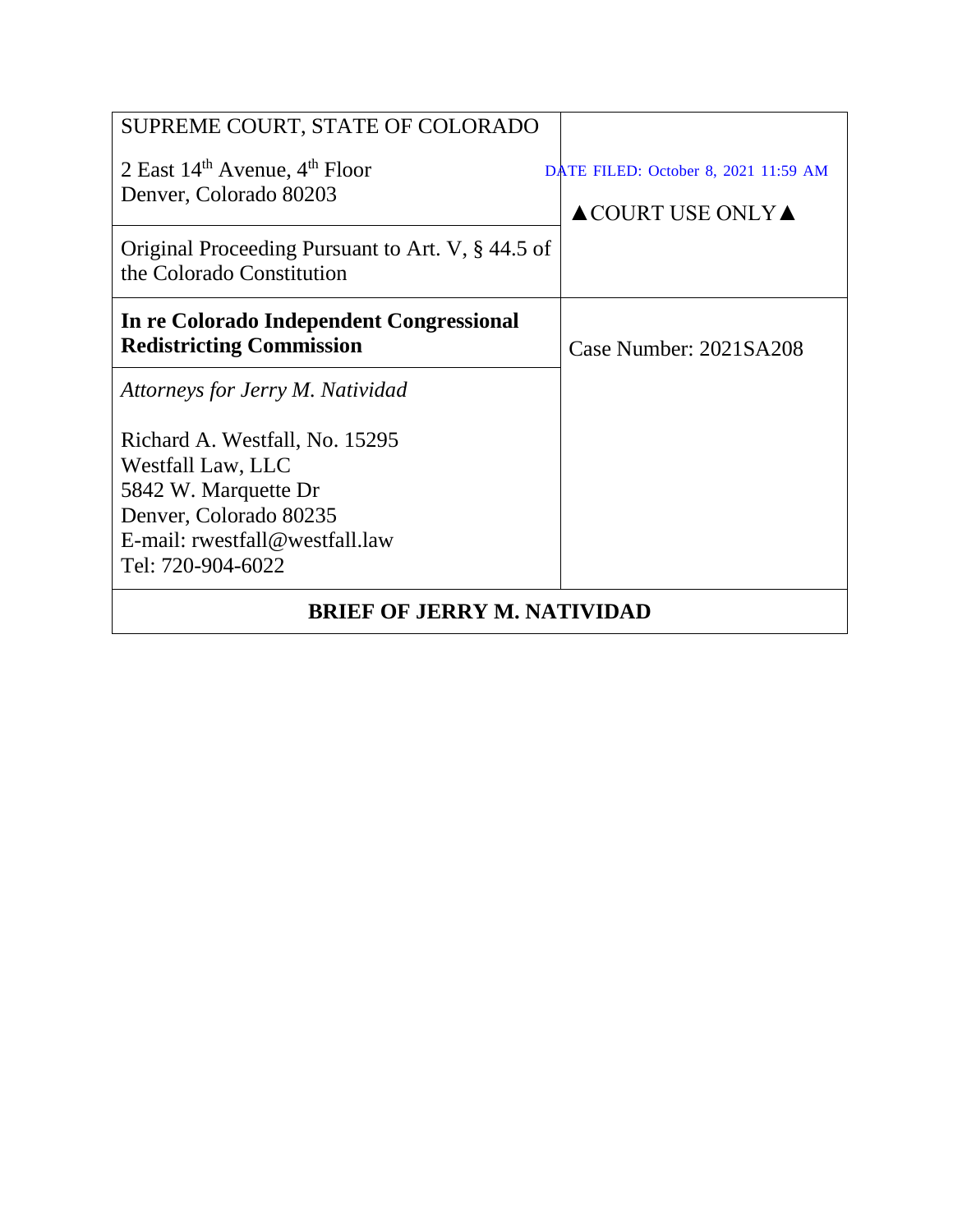#### **CERTIFICATE OF COMPLIANCE**

I hereby certify that this brief complies with all requirements of Colorado Appellate Rules 28, 29, and 32, including all formatting requirements set forth in these rules.

I further certify that this document complies with type-volume limits because, excluding the parts of the document exempted by Colorado Appellate Rule 28(g) (caption, table of contents, table of authorities, certificate of compliance, certificate of service, and signature block), this document contains 2,561 words.

I acknowledge that this document may be stricken if it fails to comply with any of the requirements of Colorado Appellate Rules 28 and 32.

Dated: October 8, 2021 */s/ Richard A. Westfall* Richard A. Westfall, No. 15295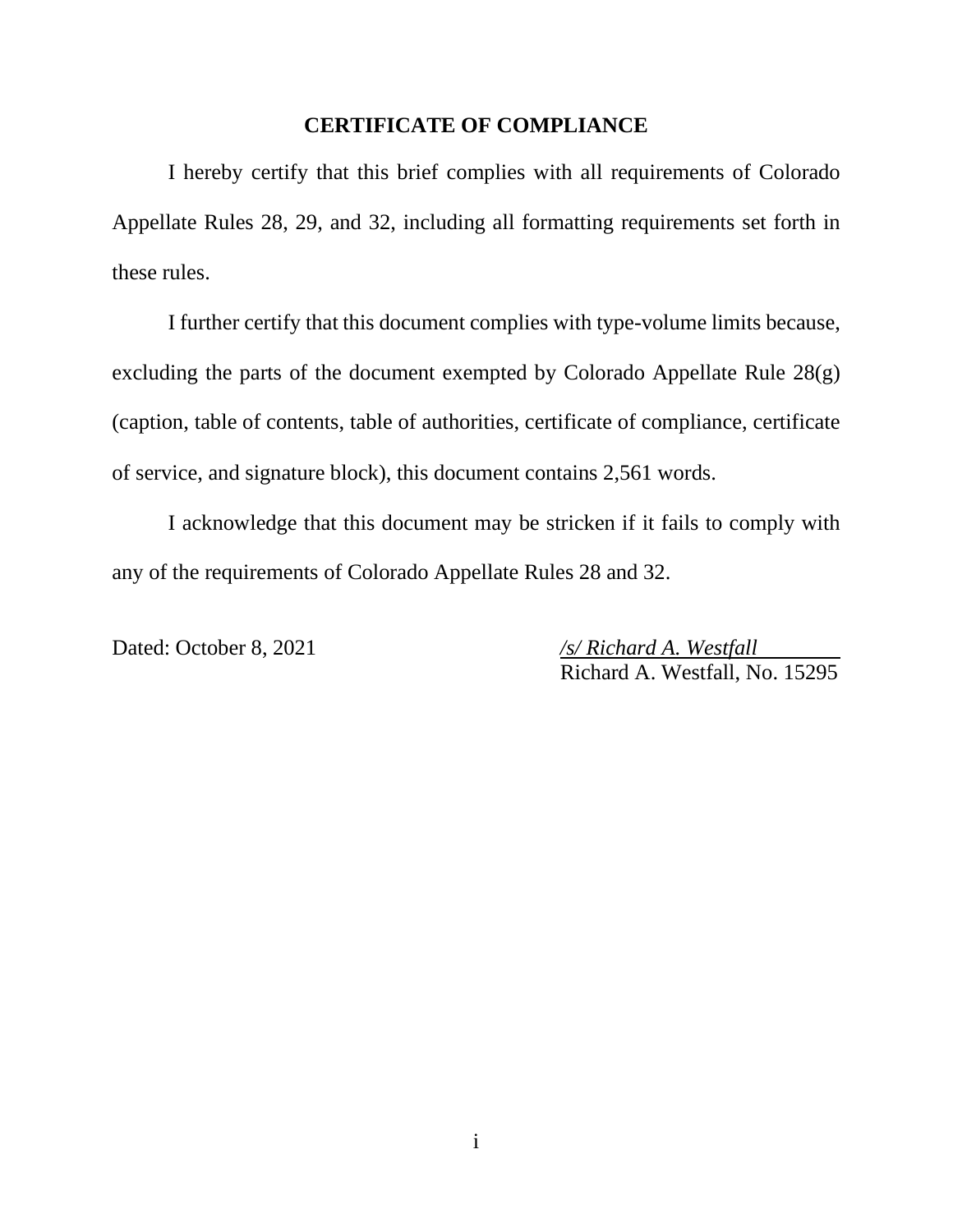## **TABLE OF CONTENTS**

| $\mathbf{I}$ .<br>THE COMMISSION ABUSED ITS DISCRETION BY UNNECESSARILY SPLITTING |  |
|-----------------------------------------------------------------------------------|--|
| $\Pi$ .<br>THE COMMISSION ABUSED ITS DISCRETION BY FAILING TO CREATE AN           |  |
|                                                                                   |  |
|                                                                                   |  |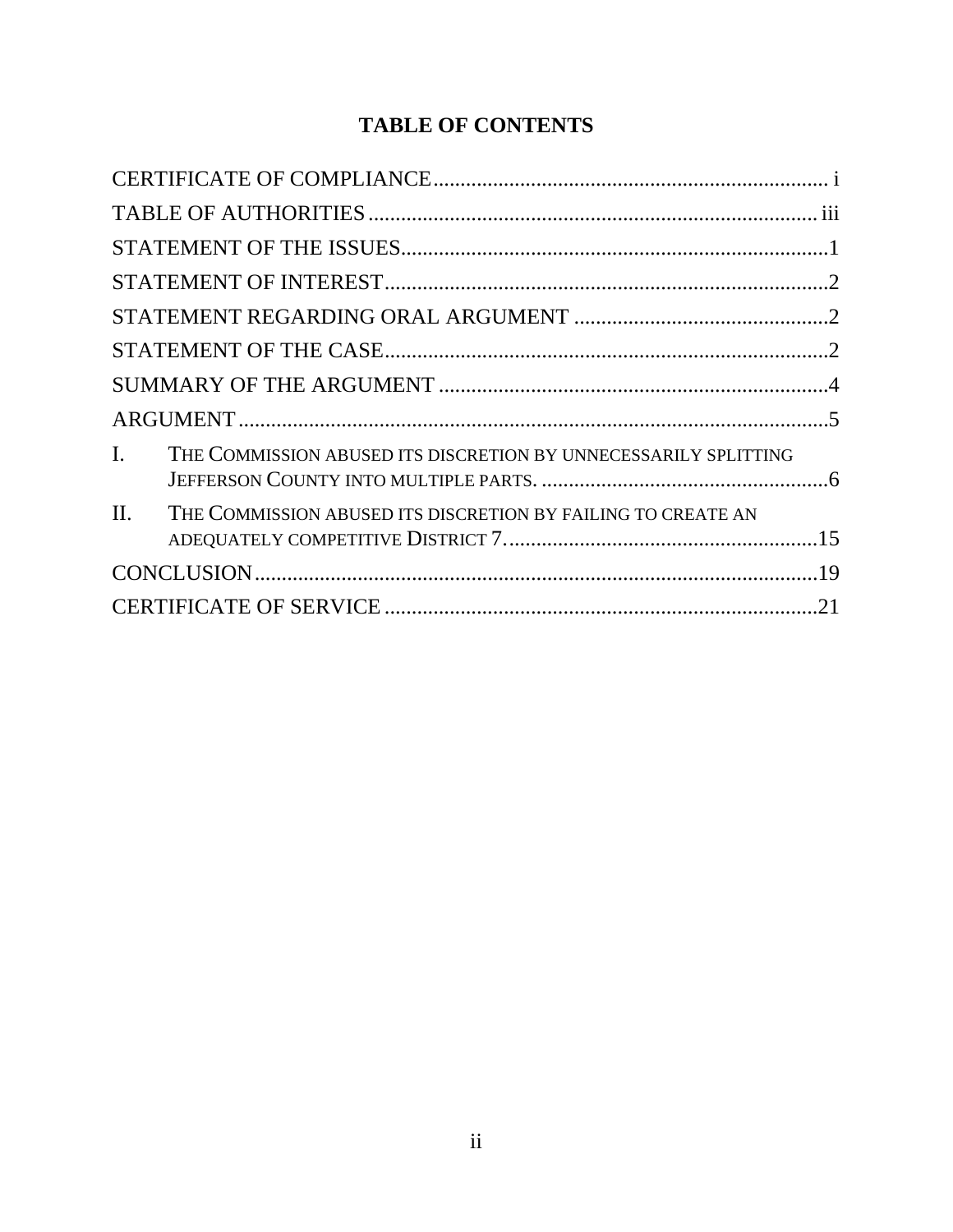# **TABLE OF AUTHORITIES**

## **CASES**

| Antero Res. Corp. v. Strudley,                                                                                                                                           |
|--------------------------------------------------------------------------------------------------------------------------------------------------------------------------|
| Koon v. United States,                                                                                                                                                   |
| People v. Jefferson,                                                                                                                                                     |
| People v. Wadle,                                                                                                                                                         |
| Van Sickle v. Boyes,                                                                                                                                                     |
| Widder v. Durango Sch. Dist. No. 9-R,                                                                                                                                    |
| <b>STATUTES</b>                                                                                                                                                          |
|                                                                                                                                                                          |
| <b>OTHER AUTHORITIES</b>                                                                                                                                                 |
| 7/13/2021 Joint Independent Redistricting Commissions Public Hearing (7:50),<br><i>available at https://sg001-</i><br>harmony.sliq.net/00327/Harmony/en/PowerBrowser/Pow |
| Colorado Congressional Districts—First Staff Plan, <i>available at</i> https:<br>//coleg.maps.arcgis.com/apps/View/index.html?appid=3e1163c38a5b4511b83da                |
| Colorado Independent Redistricting Commissions, First Staff Plan-<br>Congressional, available at https://redistricting.colorado.gov/content/staff-                       |
| P003_V1_Coleman, available at https://coleg.maps.arcgis.com/apps/View/index.                                                                                             |
| Reports-Staff Plan 2, Shepherd/Macklin Amendments, available at https<br>://coleg.app.box.com/s/k3ffz3lq3l7c7xqv8wm5lh4b6wfebh0x/file/86326923118                        |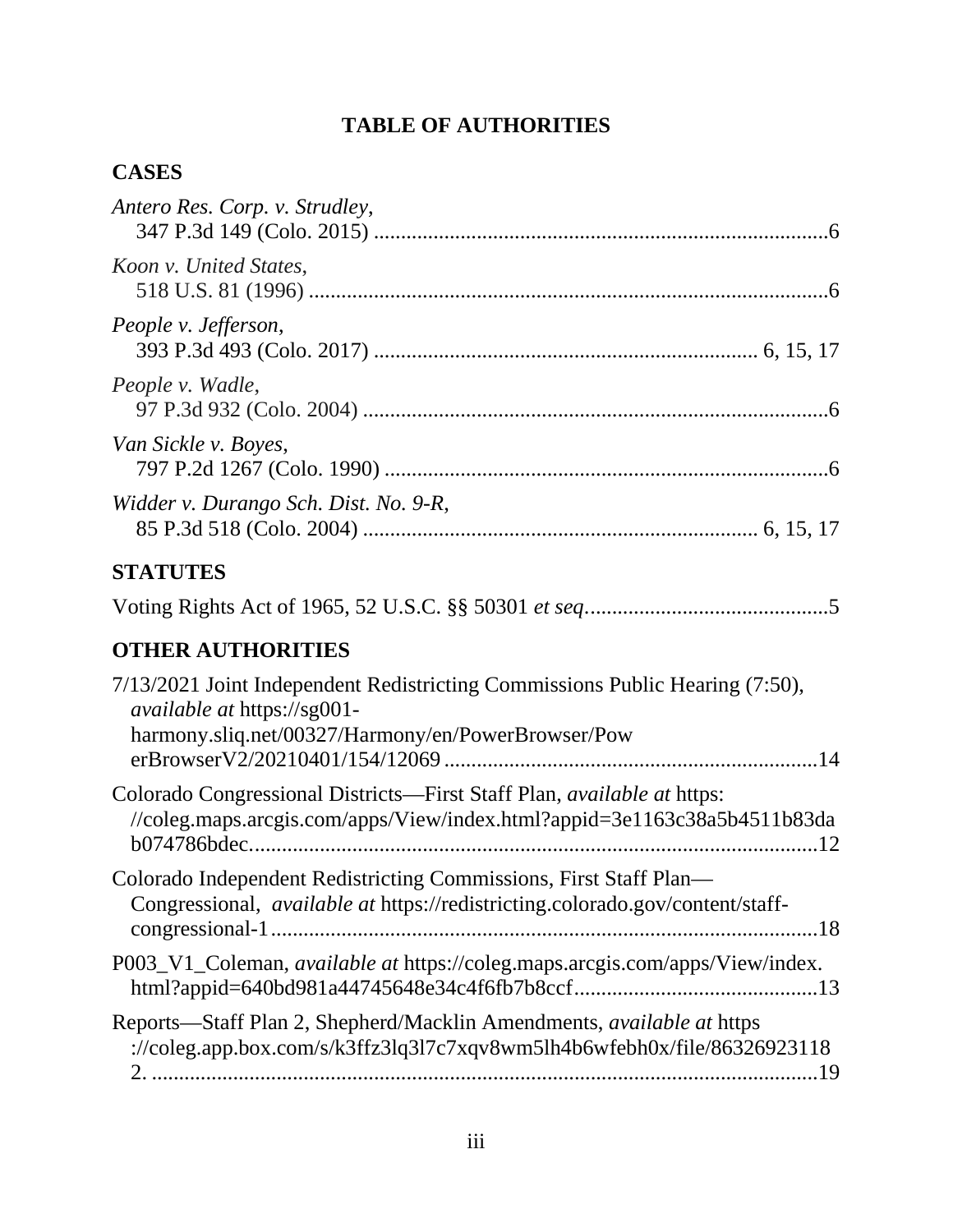# **CONSTITUTIONAL PROVISIONS**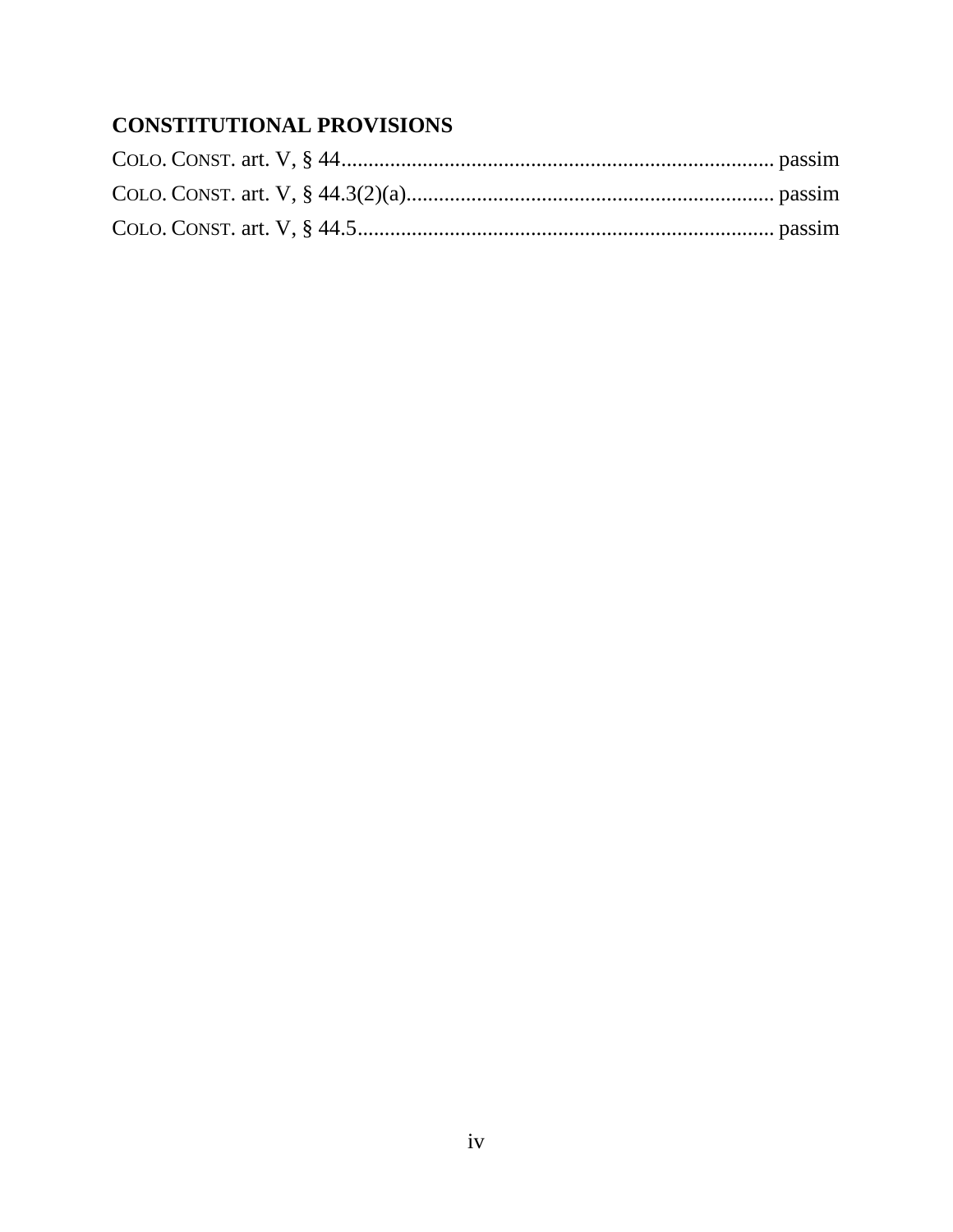#### **STATEMENT OF THE ISSUES**

1. The Colorado Independent Congressional Redistricting Commission must, "[a]s much as is reasonably possible, ... preserve ... whole political subdivisions, such as counties." COLO. CONST. art. V, § 44.3(2)(a). Its final plan splits Jefferson County, Colorado's fourth largest, into three separate congressional districts. Did the Commission abuse its discretion by doing so?

2. The Colorado Independent Congressional Redistricting Commission must also, "to the extent possible, maximize the number of politically competitive districts," which are defined as those "having a reasonable potential for the party affiliation of the district's representative to change at least once between federal decennial censuses." *Id*. art. V, §§ 44.3(3)(a), (3)(d). After conceding that it had before it maps with more competitive districts, the Commission submitted a Final Plan in which only one of the eight districts can be considered competitive. Did the Commission abuse its discretion by doing so?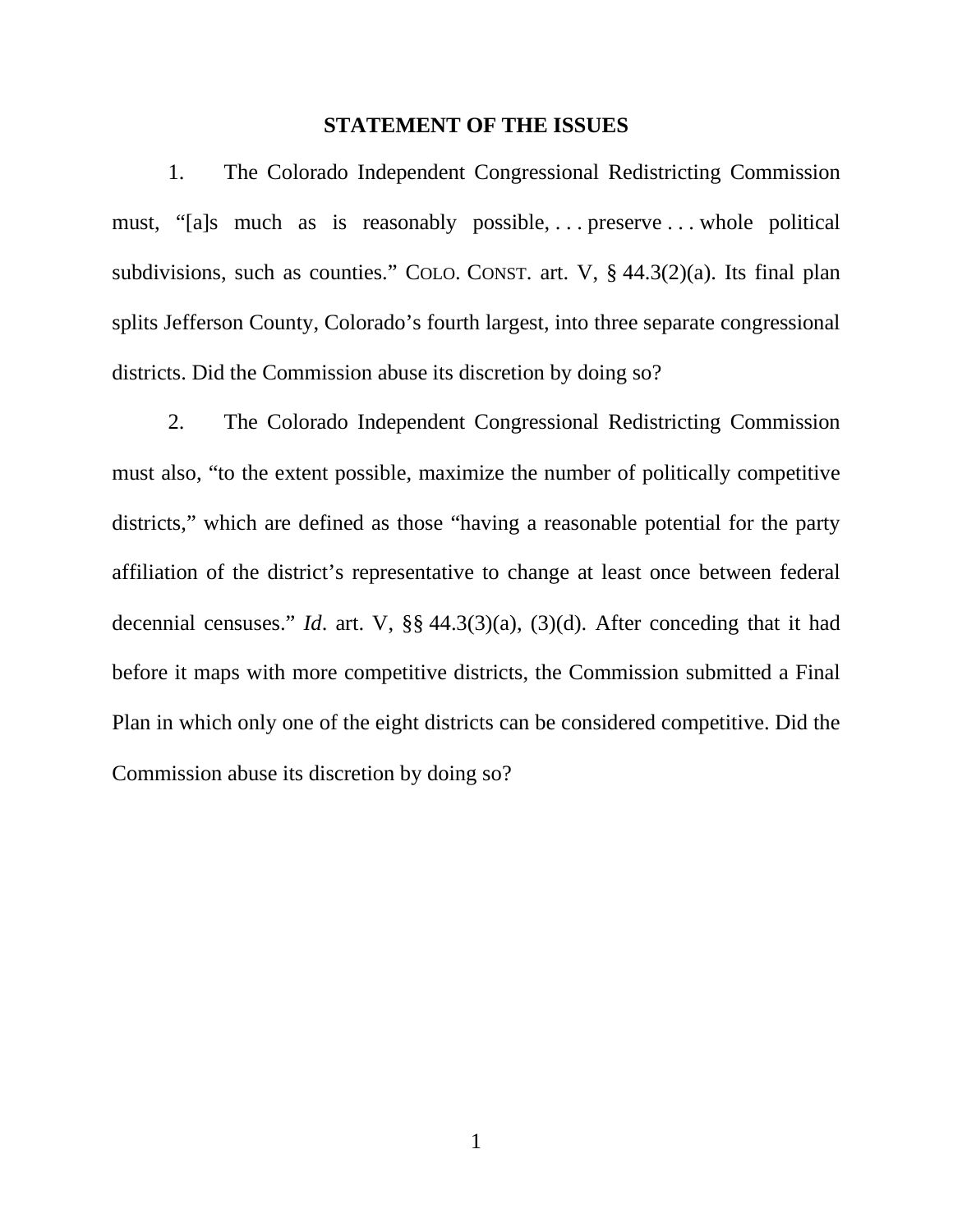#### **STATEMENT OF INTEREST**

Jerry M. Natividad is a resident of Jefferson County and resides in Congressional District 7 as it was configured by the Commission in the Final Plan. He has an interest in keeping Jefferson County whole and in being able to vote in a competitive congressional district.

#### **STATEMENT REGARDING ORAL ARGUMENT**

In accordance with this Court's order (entered on July 26, 2021), Mr. Natividad respectfully requests the opportunity, through the undersigned, to participate in the oral argument set for October 12, 2021.

#### **STATEMENT OF THE CASE**

On March 15, 2021, Colorado's newly minted Independent Congressional Redistricting Commission (the "Commission") convened for the first time. Between then and now, the Commission held scores of meetings and public hearings. It also received thousands of comments from members of the public, along with hundreds of proposed congressional district maps.

After the final redistricting-level census data became available on August 12, 2021, the Commission's Non-Partisan Staff produced its First Staff Plan. It released its Second and Third Staff Plans shortly after. Based on Commissioner requests, the Non-Partisan Staff amended the Second Staff Plan three times, and the Third Staff Plan five times.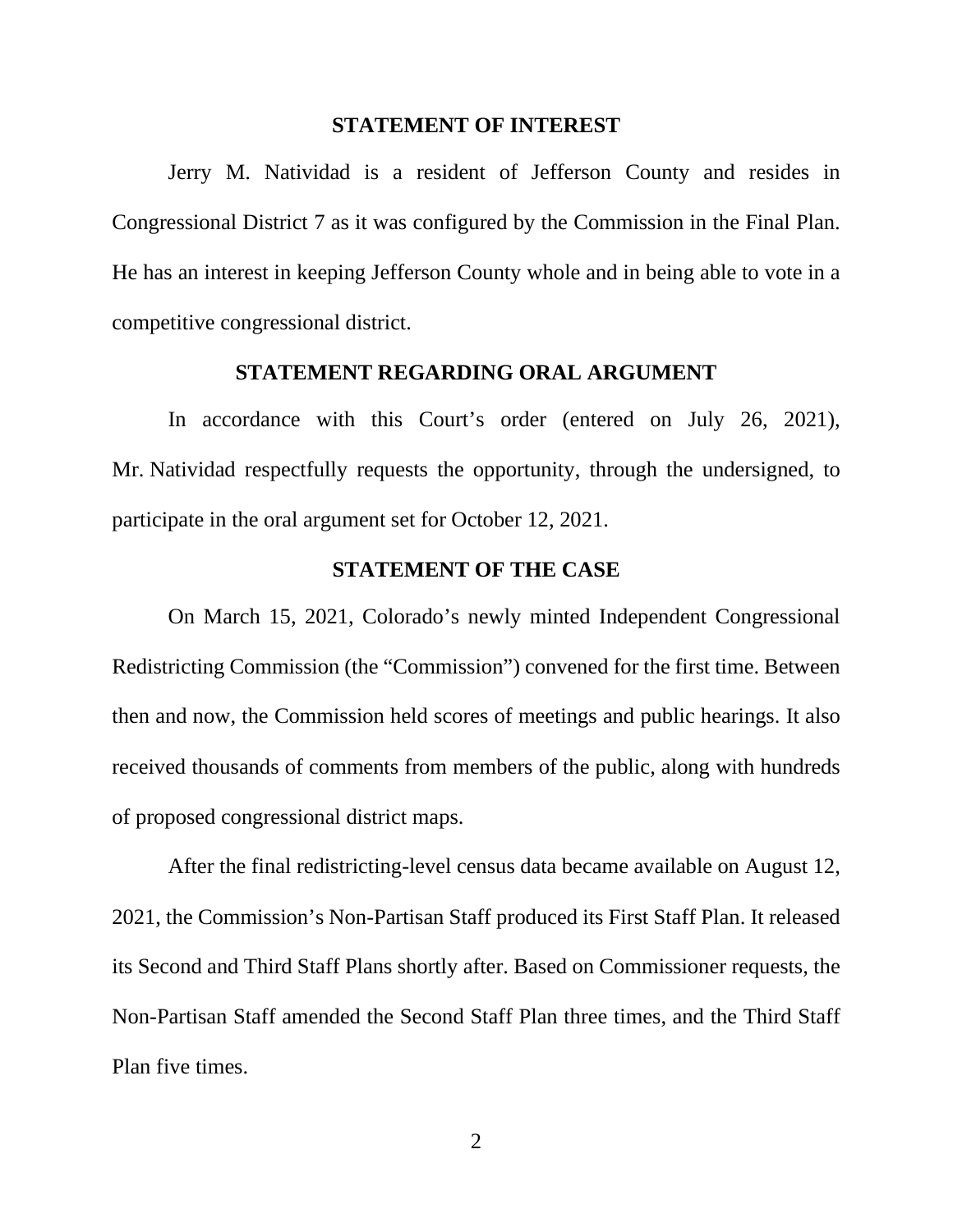By a vote of eleven to one, the Commission approved the Coleman Amendment to the Third Staff Plan on September 28, 2021. Because Colorado received an eighth congressional seat, the plan it approved divides Colorado into eight congressional districts. The Final Plan appears as follows:



Map prepared by Colorado Independent Redistricting Commissions Staff.<br>September 28, 2021.

Pet. Exh. A.

The Commission transmitted its Final Plan to this Court on October 1, 2021. Doing so triggered the Court's responsibility to "review the submitted plan and determine whether the plan complies with the" State constitutional criteria. COLO.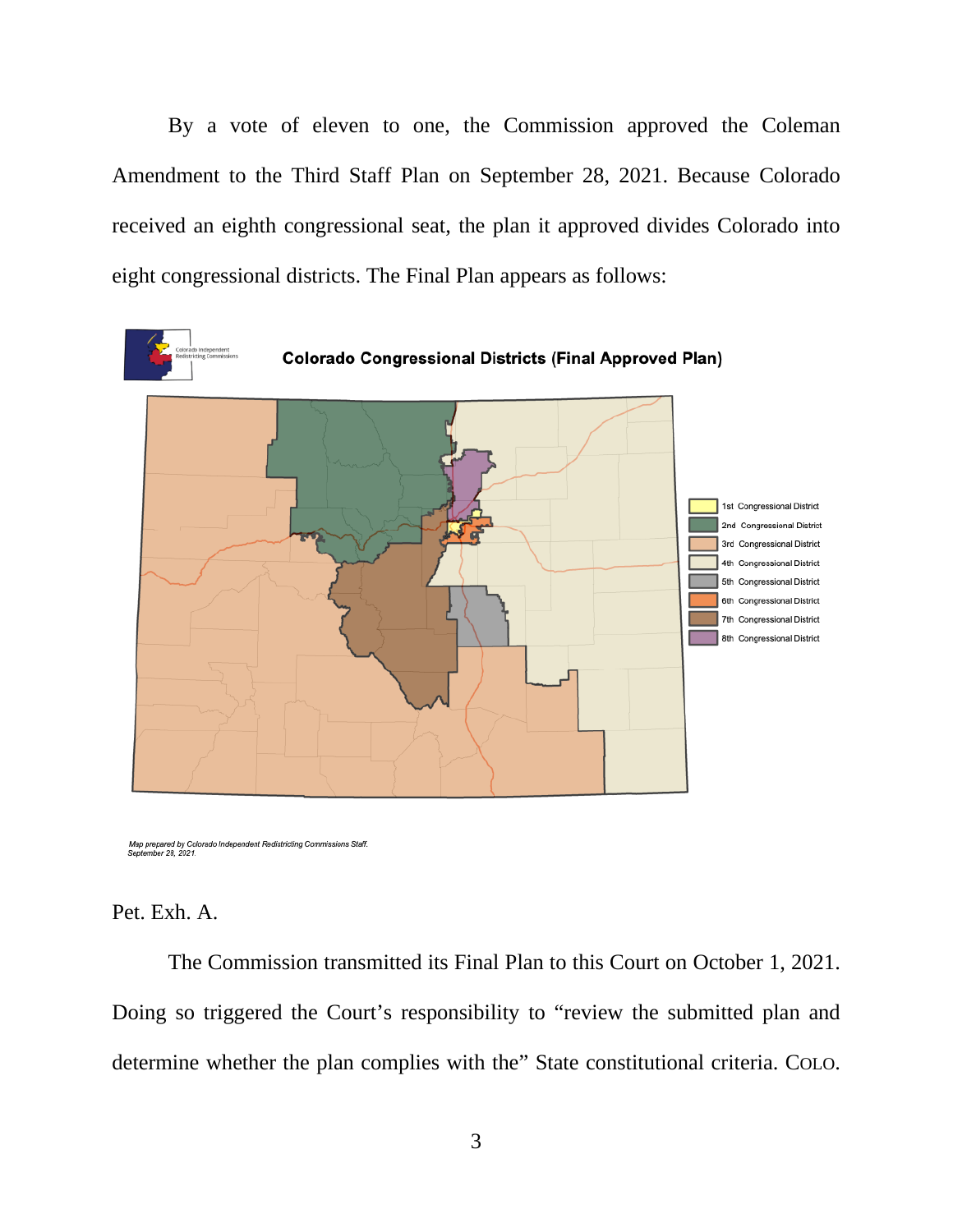CONST. art. V, § 44.5. Previously, the Court issued an order inviting "all interested parties" to submit briefs responding to the Commission's Final Plan. *See* 7/26/2021 Order.

### **SUMMARY OF THE ARGUMENT**

While the Final Plan is commendable in its mathematical precision (indeed, the population of each District is remarkably homogenous), it falls short in two critical respects.

First, it divvies up Colorado's fourth-largest county (Jefferson) into three separate Districts (Numbers 2, 6, and 7). This contravenes the requirement that the Commission "preserve," "[a]s much as is reasonably possible," "whole political subdivisions, such as counties." COLO. CONST. art. V, § 44.3(2)(a). Because the record before the Commission (including other maps it considered) shows it was "reasonably possible" to keep Jefferson County intact, *id.*, the Commission abused its discretion by failing to do so.

Second, it creates only one competitive district (District 8). This contravenes the constitutional requirement that the Commission "*maximize* the number of politically competitive districts" "to the extent possible." *Id*. § 44.3(3)(a) (emphasis added). Because the Commission acknowledged that it had before it maps that created *multiple* competitive districts, complying with this constitutional criterion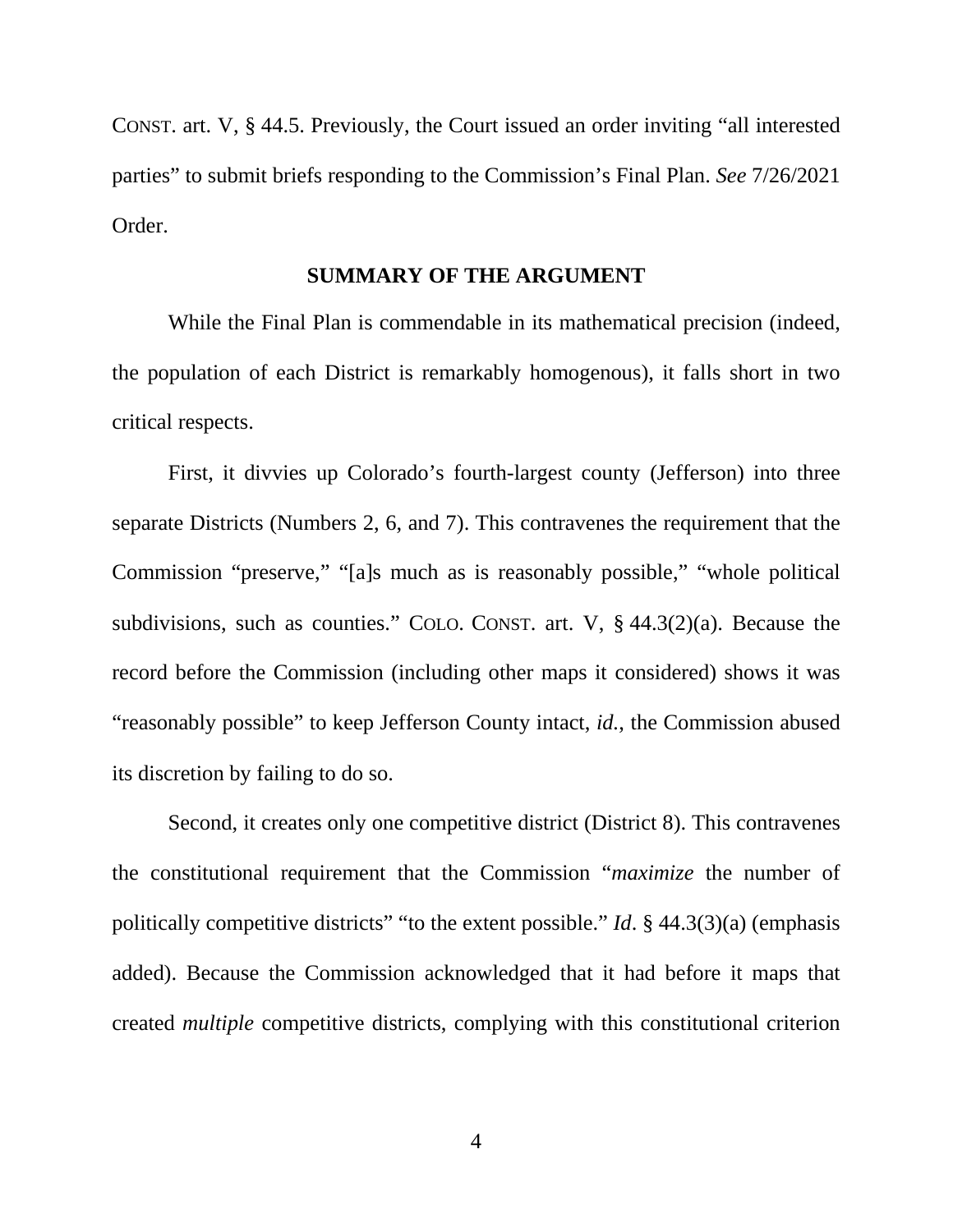was abundantly "possible." *Id.* Because it was, the Commission abused its discretion by failing to do so. *Id*. §§ 44.3(2)(a), (3)(a).

#### **ARGUMENT**

When the voters of Colorado revamped, via constitutional amendment, the way in which boundaries of their congressional districts are established, they "declare[d]," among other things, that "[c]ompetitive elections . . . provide voters with a meaningful choice among candidates, promote a healthy democracy, help ensure that constituents receive fair and effective representation, and contribute to the political well-being of key communities of interest and political subdivisions." *See* COLO. CONST. art. V, § 44. For that reason, the Constitution was amended to carefully calibrate the goals that the Commission must accomplish when it draws maps for congressional districts. In addition to achieving "mathematical population equality" and complying with the federal Voting Rights Act of 1965, 52 U.S.C. §§ 50301 *et seq*., the Commission must also:

- "[a]s much as is reasonably possible, ... preserve whole communities of interest and whole political subdivisions, such as counties, cities, and towns"; and
- "to the extent possible, maximize the number of politically competitive districts," which are defined as those "having a reasonable potential for the party affiliation of the district's representative to change at least once between federal decennial censuses."

COLO. CONST. art. V,  $\S$  44.3(2)(a), (3)(a), (3)(d).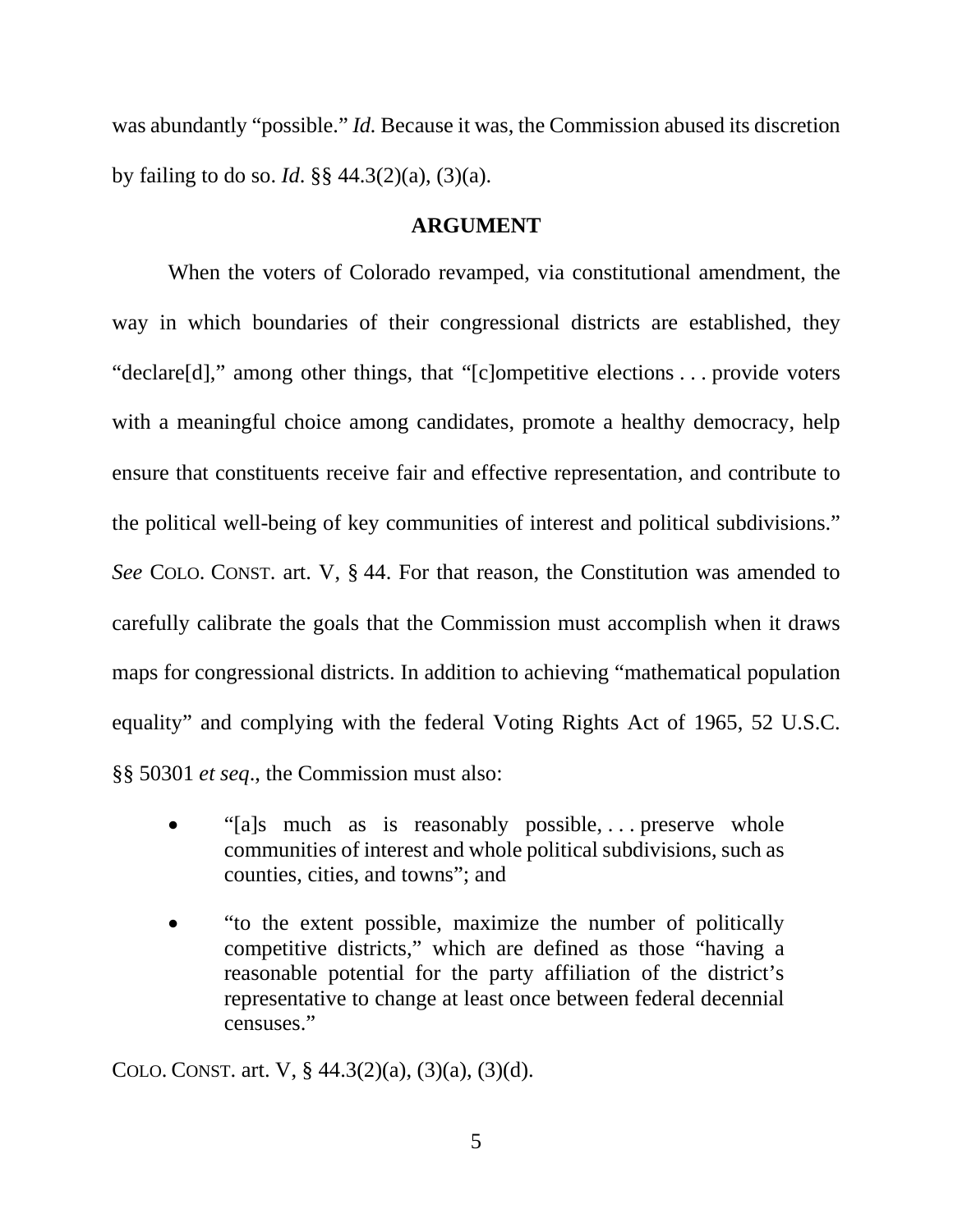This Court has been tasked with the responsibility of reviewing the Commission's plan to "determine whether [it] complies with" the aforementioned criteria. *Id*. art. V, § 44.5(1). Specifically, the Court must examine whether the Commission "abused its discretion in applying or failing to apply the" constitutional standards. *Id.* art. V, § 44.5(2). Though more deferential than *de novo* review, the Court's prerogative is not toothless. An abuse of discretion occurs when "the decision under review is not reasonably supported by any competent evidence in the record." *Widder v. Durango Sch. Dist. No. 9-R*, 85 P.3d 518, 526 (Colo. 2004) (citing *Van Sickle v. Boyes*, 797 P.2d 1267, 1272 (Colo. 1990)). And, of course, an abuse of discretion occurs when the law is misapplied. *People v. Jefferson*, 393 P.3d 493, 499 (Colo. 2017) (citing *Antero Res. Corp. v. Strudley*, 347 P.3d 149, 154 (Colo. 2015)). 1

### **I. THE COMMISSION ABUSED ITS DISCRETION BY UNNECESSARILY SPLITTING JEFFERSON COUNTY INTO MULTIPLE PARTS.**

According to the Commission, it complied with its constitutional requirement to recommend districts that "preserve . . . whole political subdivisions, such as counties," COLO. CONST. art. V, § 44.3(2)(a), because "[o]f the 64 counties in Colorado, only eleven are split, and these splits are necessary to comply with other redistricting criteria," Pet. at 12. This conclusory assertion, however, fails to convey

<sup>1</sup> *Accord People v. Wadle*, 97 P.3d 932, 936 (Colo. 2004) ("[T]he 'abuse-ofdiscretion standard includes review to determine that the [trial court's] discretion was not guided by erroneous legal conclusions.'" (quoting *Koon v. United States*, 518 U.S. 81, 100 (1996) (alteration in original)).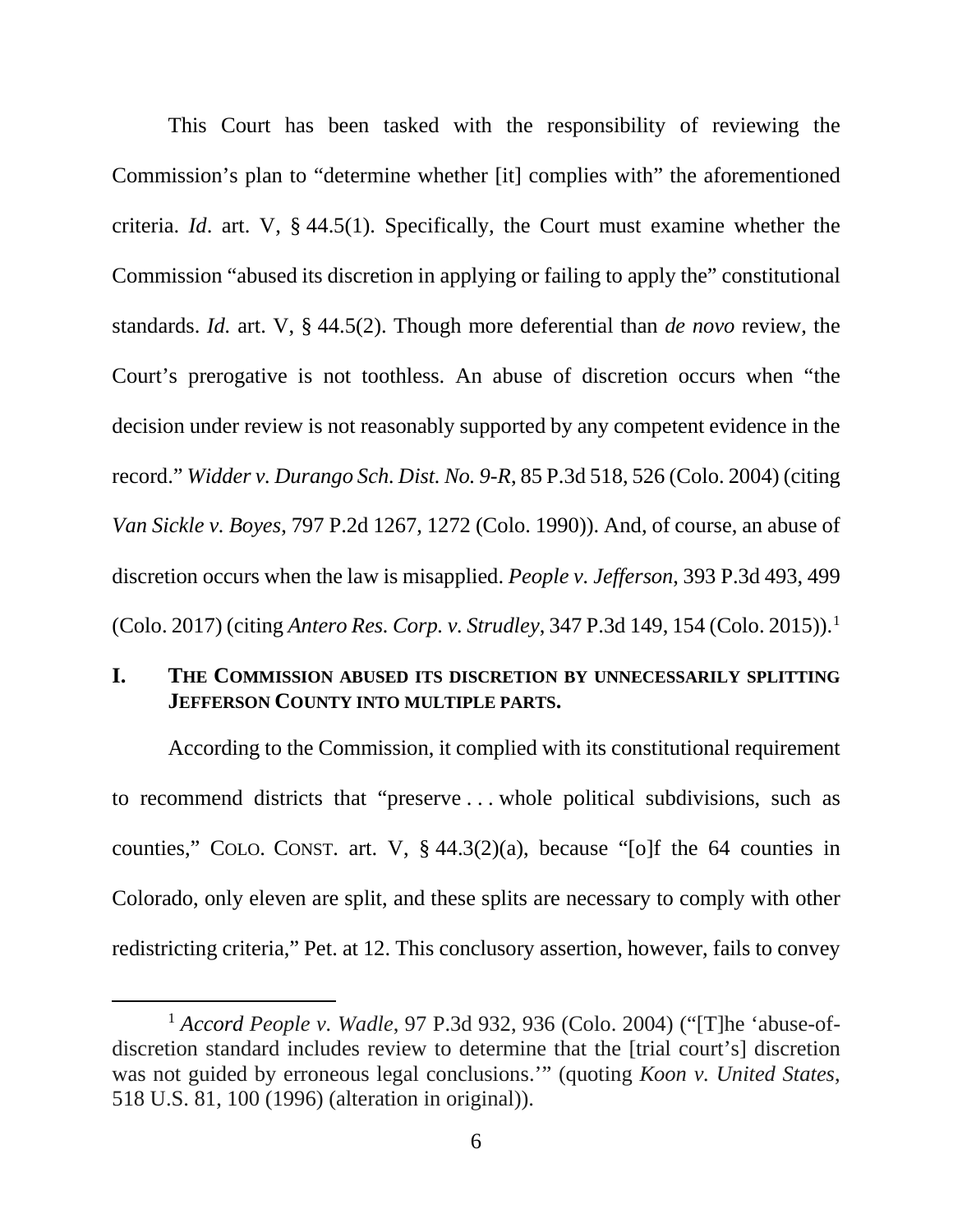the extent to which the Final Plan slices and dices Colorado's fourth largest county— Jefferson. <sup>2</sup> Indeed, Jefferson County voters may find themselves casting ballots in one of three separate districts (Numbers 2, 6, and 7). The Final Plan even sticks "several blocks" of unpopulated Jefferson County in District 1, which means that Jefferson County territory finds itself in fifty percent of Colorado's congressional districts.



<sup>2</sup> "[S]everal blocks of Jefferson County" are also included in District 1, but this area has "no population." *See* Pet. at 5.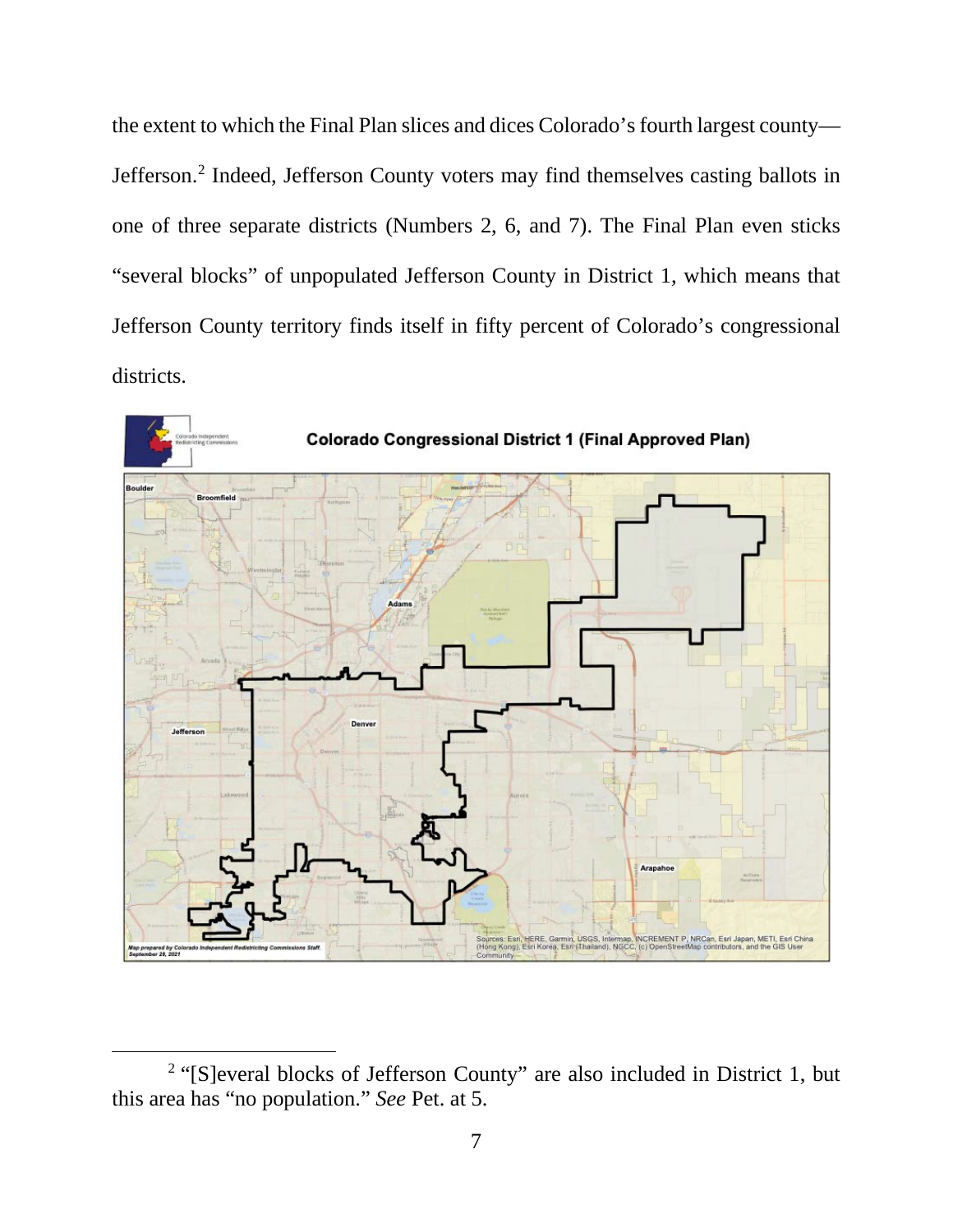Pet. Exh. A.



Pet. Exh. A.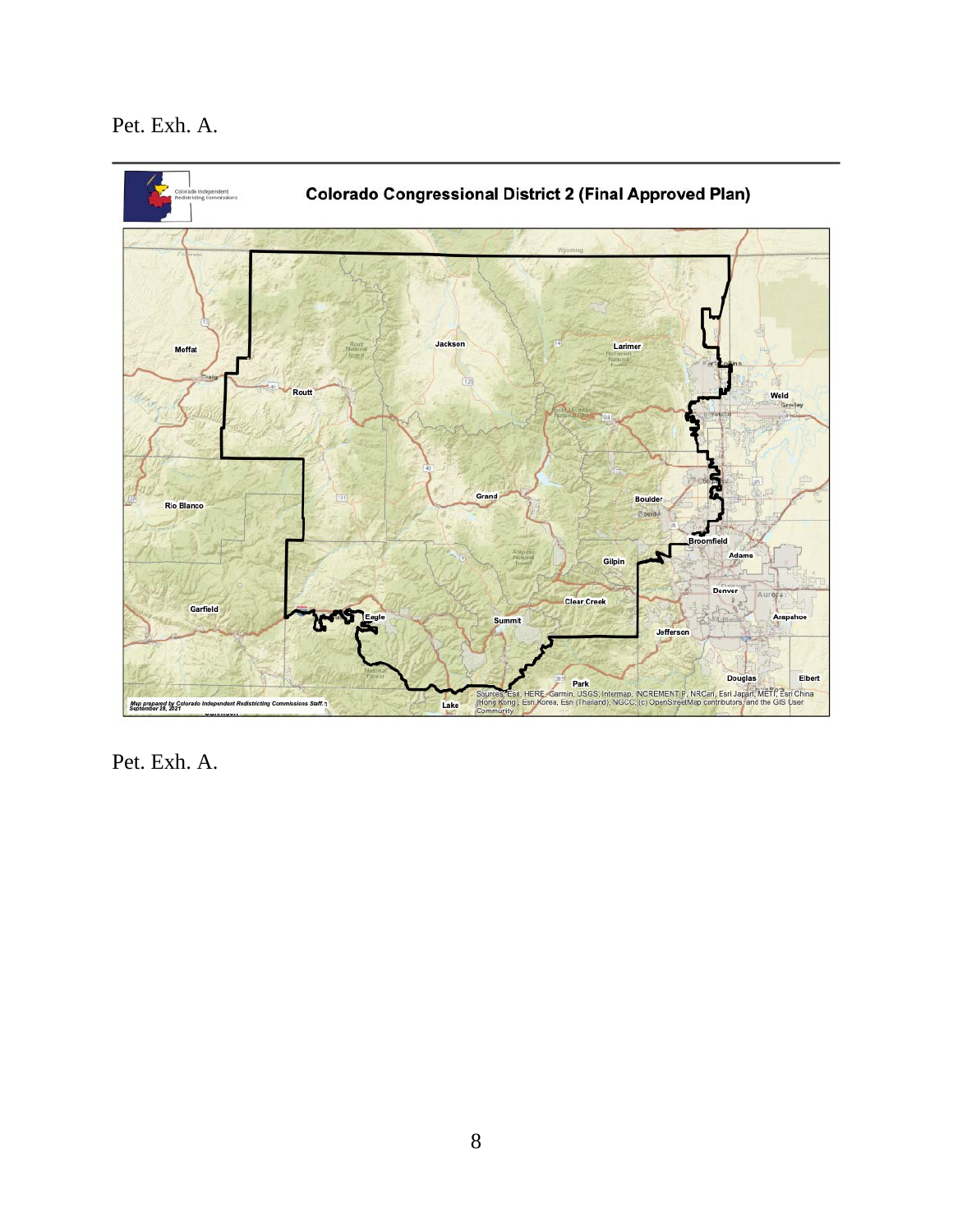

Pet. Exh. A.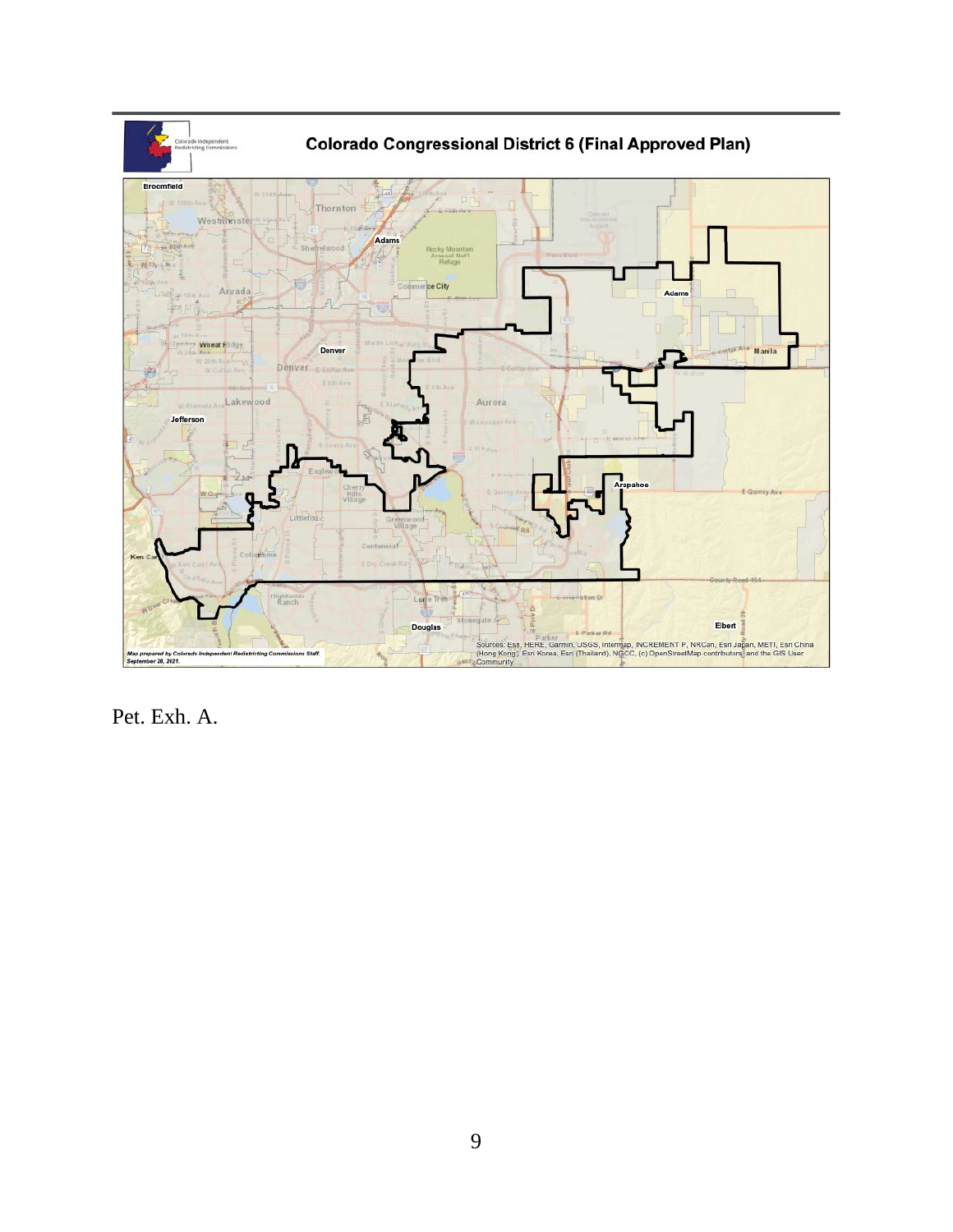

Pet. Exh. A.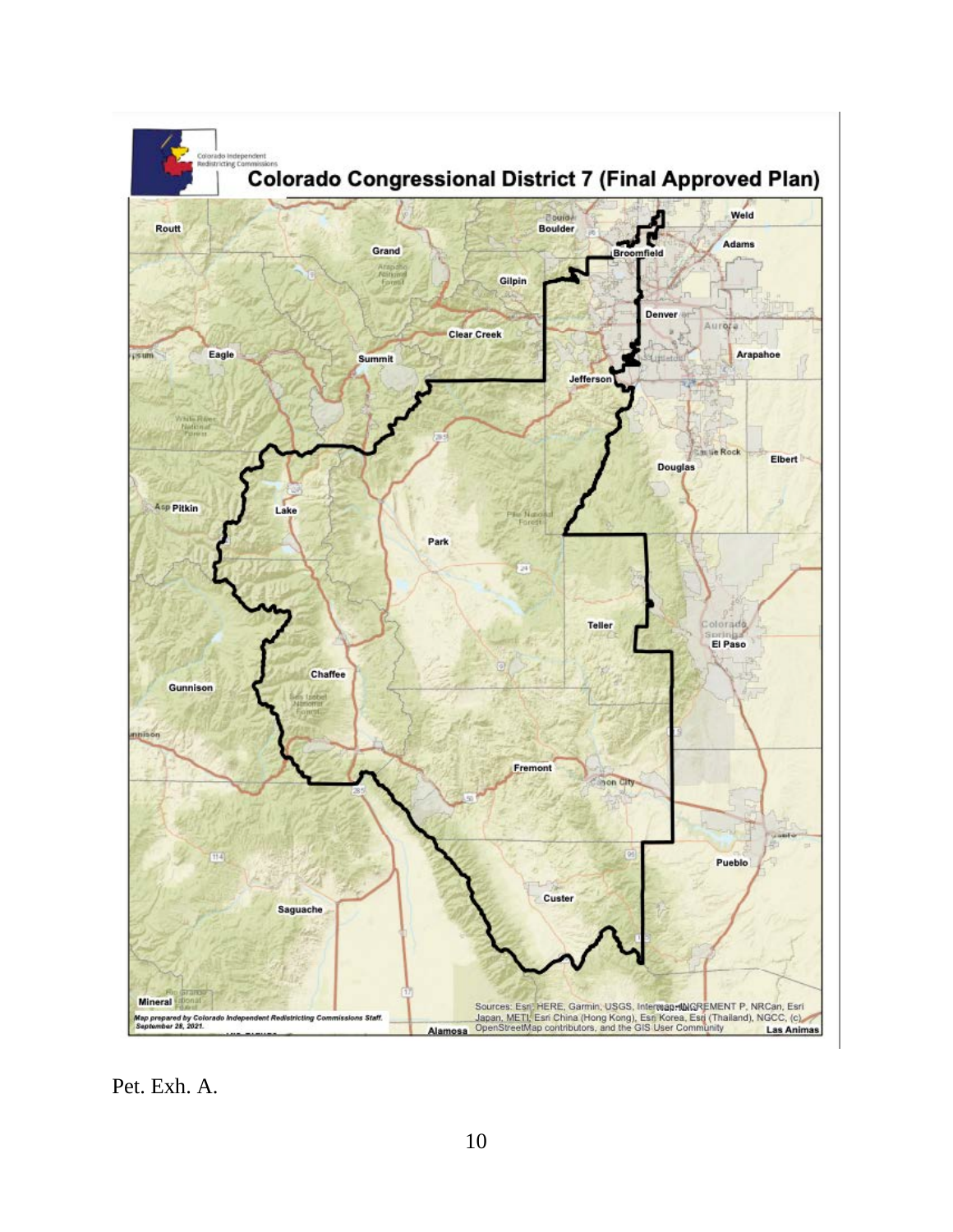Nor are the numbers of separated Jefferson County voters inconsequential. Of the 582,910 people in Jefferson County, 59,641 fall into District 6 and 1,853 fall into District 2. *See* Pet. Exh. F. The remainder fall into District 7. *See* Pet. Exh. F. Although the Commission asserts that it chose to include in District 2 "a small portion of northwestern Jefferson County to make the community of Coal Creek whole," Pet. at 6, any further justification for the split is elusive.

The Commission did not need to rend Jefferson County apart in this manner. It had before it other maps that complied with the constitutional requirement that it "preserve," "[a]s much as is reasonably possible," "whole political subdivisions, such as counties." COLO. CONST. art. V,  $\S$  44.3(2)(a). Although there are other aspects of these proposed maps that left something to be desired, they show that it was certainly "reasonably possible" to preserve Jefferson County. The First Proposed Staff Plan did so: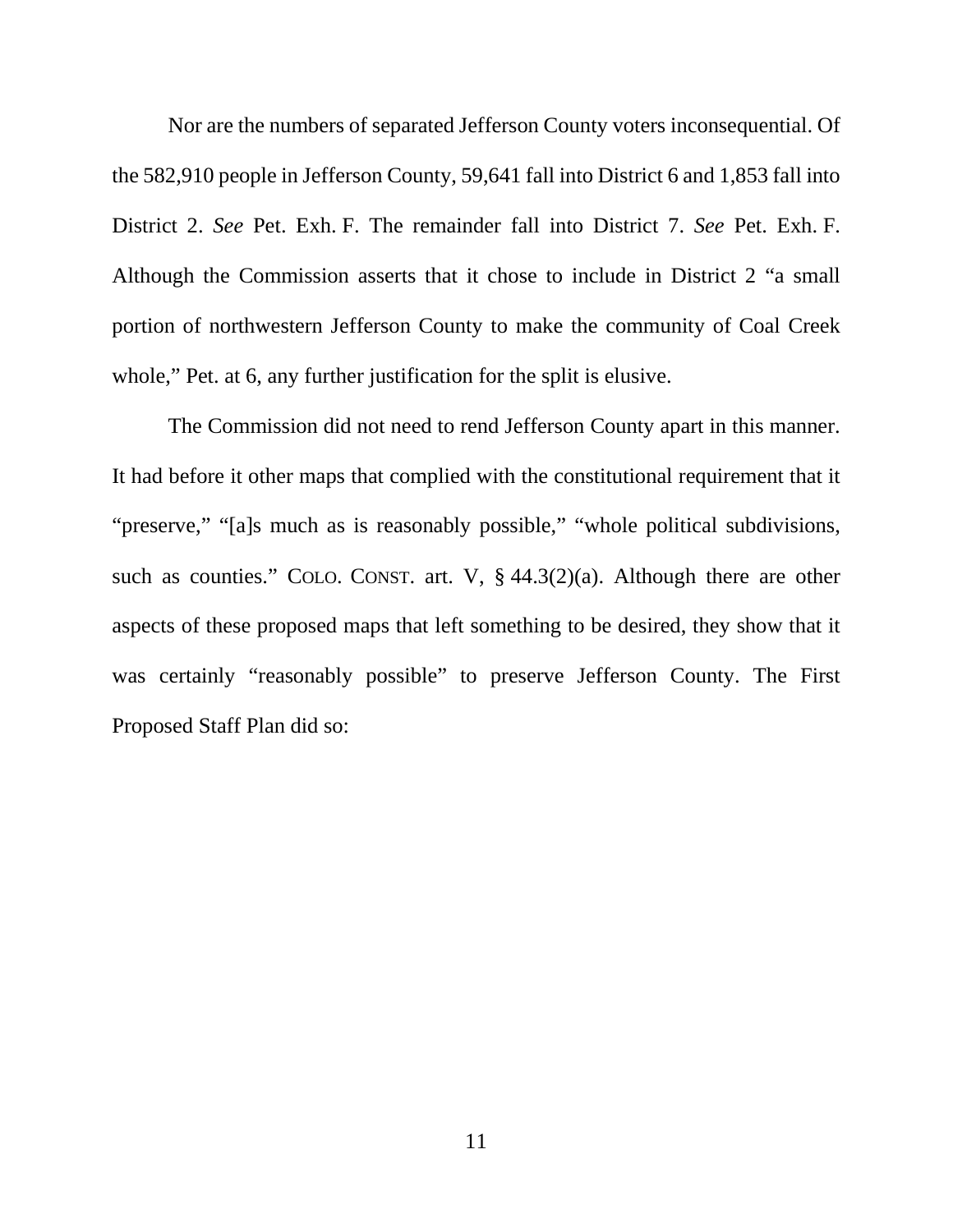

Colorado Congressional Districts—First Staff Plan, *available at* https: //coleg.maps.arcgis.com/apps/View/index.html?appid=3e1163c38a5b4511b83dab0 74786bdec. So, too, did some of the additional maps requested by individual Commissions: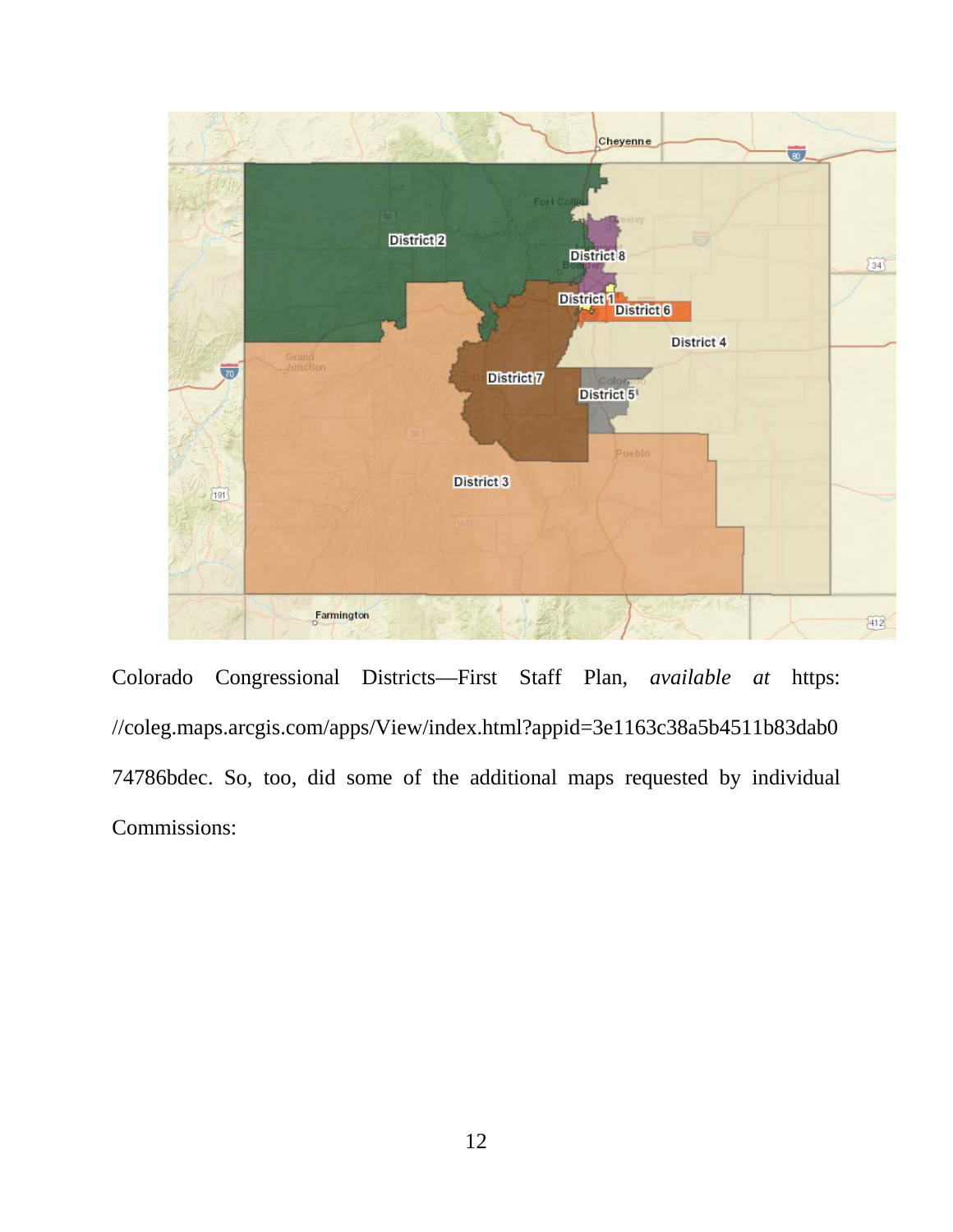

P003\_V1\_Coleman, *available at* https://coleg.maps.arcgis.com/apps/View/index. html?appid=640bd981a44745648e34c4f6fb7b8ccf.

And, during the hours of testimony and scores of hearings, the Commission was presented with plentiful record evidence demonstrating that Jefferson County residents did not want their voting population trisected among multiple congressional districts. For instance, Randy Morman, a volunteer with the Arvada Sustainability Advisory Committee, testified that: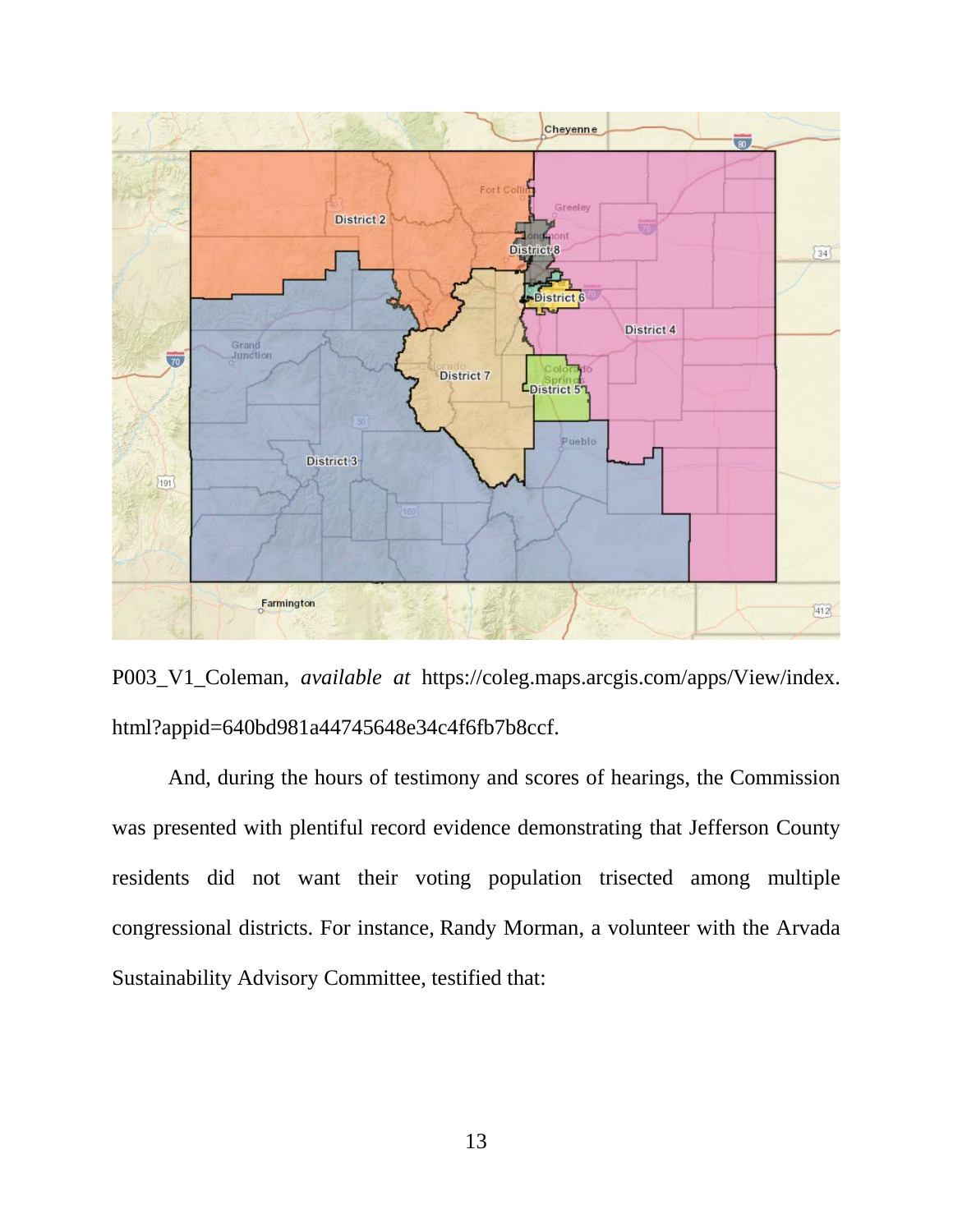We as a committee have been working on a number of issues over the past couple of years that impact Arvada, whether it's transportation, ways to recycle, water, air pollution, you name it. Any kind of environmental issue, we are working hard to get Arvada with the sustainability committee. We recognize that the solutions and challenges that we face in Arvada are very common with our neighbors in Jefferson County. And it's very important that as we move forward working on the solutions with our neighboring communities that we will continue to have one voice, a unified voice, and representation to help us address those challenges on sustainability. As far as keeping Jefferson County whole, that is really integral [inaudible] and as we look at how we can plan for our future.

7/13/2021 Joint Independent Redistricting Commissions Public Hearing (7:50), *available at* https://sg001-harmony.sliq.net/00327/Harmony/en/PowerBrowser/Pow erBrowserV2/20210401/154/12069.

Comments like these permeated the hearings. Indeed, Former State Senator Norma Anderson, who has lived in Jefferson County since 1951 and participated in drawing districts during the 1990s, pointed out that splitting Jefferson County made little sense given the County's need for consistency with regard to, among other things, its transportation infrastructure and, in particular, its school district. 7/20/2021 Joint Independent Redistricting Commissions Public Hearing (7:41), *available at* https://sg001-harmony.sliq.net/00327/Harmony/en/PowerBrowser/Pow erBrowserV2/20210401/154/12070. Regarding the latter, Ms. Anderson emphasized how critical it is that a school board have the ability to speak with a single congressional contact, rather than many. *Id*.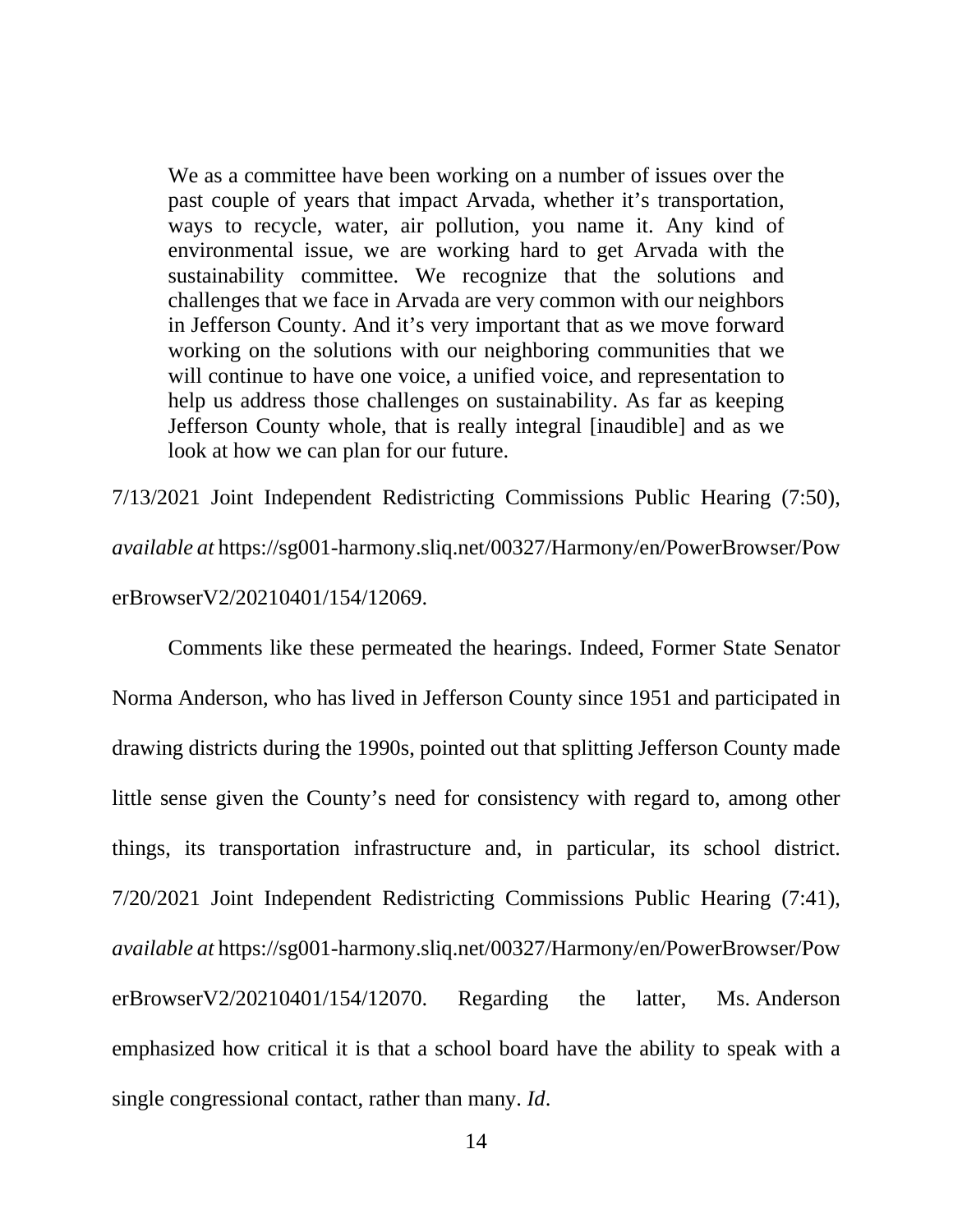At bottom, the Commission had a responsibility to "preserve," "[a]s much as is reasonably possible," "whole political subdivisions, such as counties." COLO. CONST. art. V, § 44.3(2)(a). Given the record before it, the alternative maps available to it, and the paltry justification offered by it, it cannot be said that it complied with this mandate. What can be said, in contrast, is that its decision to carve up Jefferson County "is not reasonably supported by any competent evidence in the record," *see Widder*, 85 P.3d at 526, and that doing so constitutes a misapplication of its legal responsibility to keep Jefferson County intact if "reasonably possible," *see Jefferson*, 393 P.3d at 499. For that reason, the Court should "determine[] that the submitted plan constitutes an abuse of discretion . . . in light of the record before the [C]ommission," and, accordingly, it should "return the plan to the [C]ommission." COLO. CONST. art. V, § 44.5(3).

### **II. THE COMMISSION ABUSED ITS DISCRETION BY FAILING TO CREATE AN ADEQUATELY COMPETITIVE DISTRICT 7.**

According to the Commission, its Final Plan "maximized the number of politically competitive districts to the extent possible." Pet. at 13. In support, it directs the Court to the analysis of political competitiveness drafted by its Non-Partisan Staff. *See* Pet. Exh. I. This document, in turn, noted that, "[w]hile the Commission engaged in discussions about what percentage difference between the votes cast for Democratic or Republican candidates evidenced a competitive district," it "*did not* define a percentage or a range of percentages that demonstrated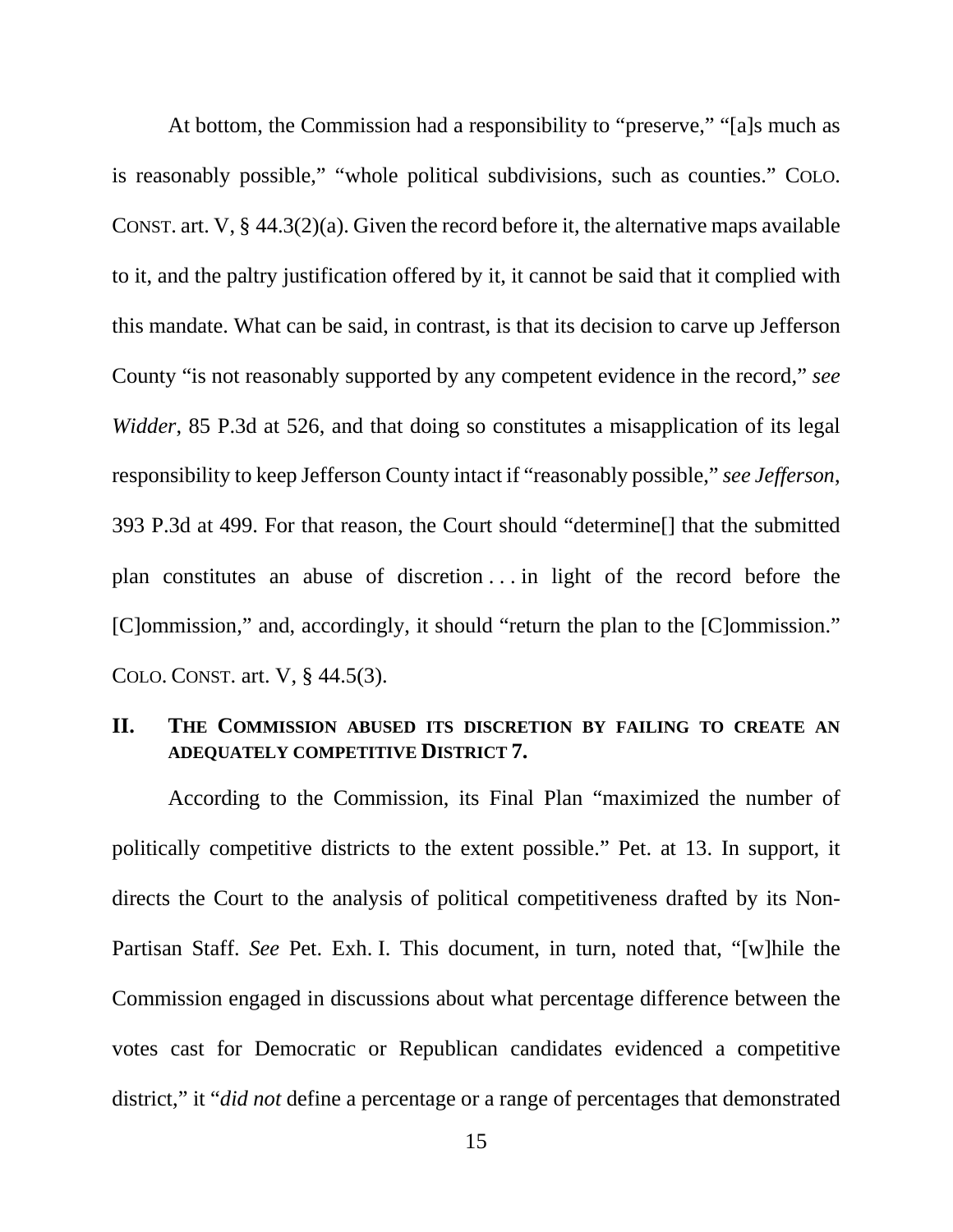this." *Id*. at 2 (emphasis added). Moreover, the report conceded that "the Commission considered other plans that may have had more districts with lower percentages," but rejected them because it believed "that the Final Approved Congressional Redistricting Plan did a better job of preserving whole communities of interest and political subdivisions, which have higher priority than competitiveness." *Id*.

Stated more bluntly, the Commission (1) never bothered to determine how to ascertain whether a district is competitive, and (2) admitted that it gave this criterion short shrift. Regarding the former, it strains credulity to assert that the Commission's decision *not* to quantify what constitutes a "competitive" district allowed it to ascertain whether any of the districts it proposed has "a reasonable potential for the party affiliation of the district's representative to change at least once between federal decennial censuses." COLO. CONST. art. V, § 44.3(3)(c). And regarding the latter, it is no answer to say that it did so to preserve "political subdivisions," *id.*; as shown above, the Commission did a poor job of that, as well. *See supra* at 7-16.

Simply put, the milquetoast justification provided by the Commission has not demonstrated that it "*maximized* . . . *to the extent possible* the number of politically competitive districts." COLO. CONST. art. V, § 44.3(3)(a) (emphasis added). And despite the Commission's implicit suggestion to the contrary, this criterion matters. One of the findings "declare[d]" by "[t]he people of the State of Colorado" when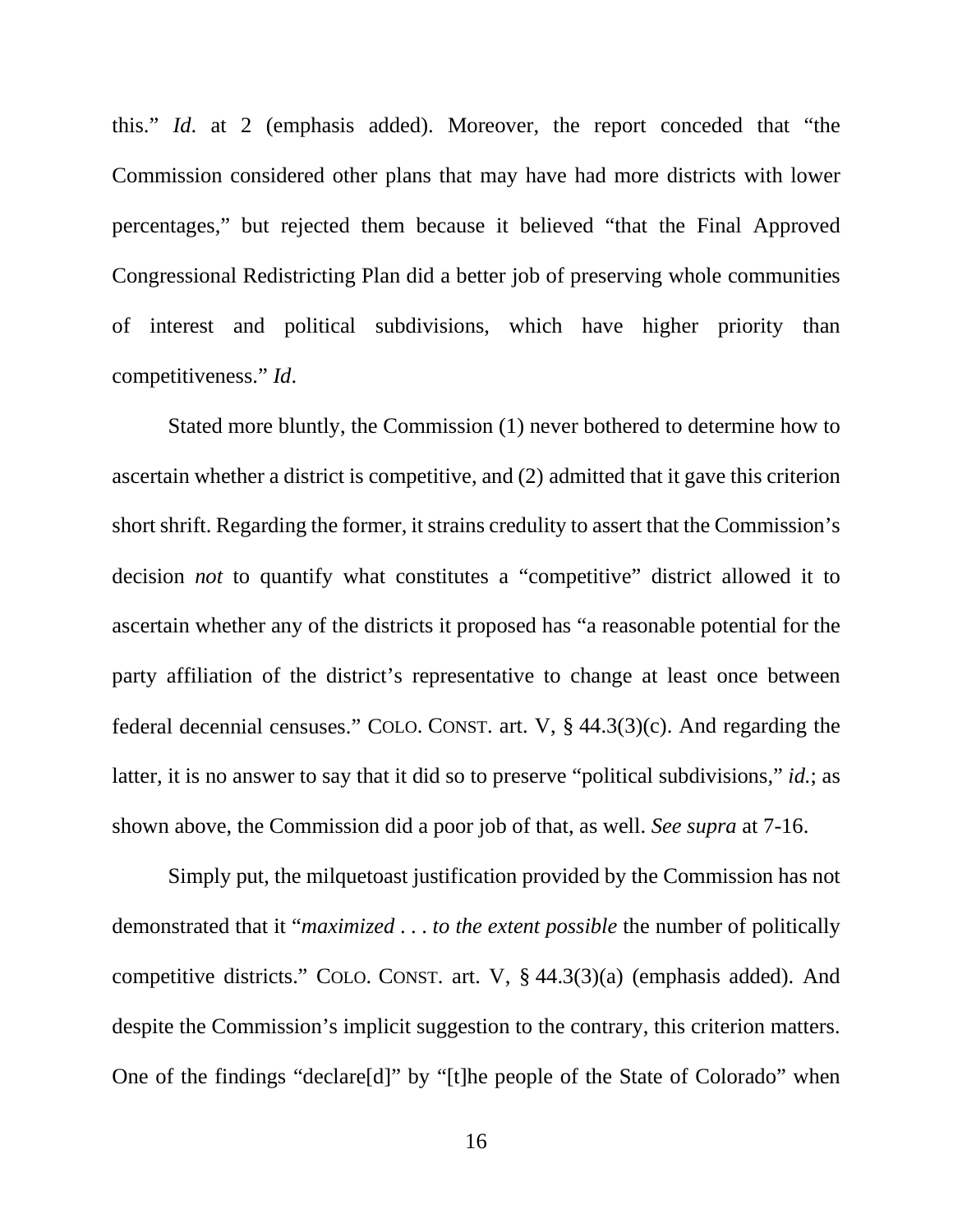they constitutionally created this new way of drawing congressional districts is as follows: "Competitive elections for members of the United States house of representatives provide voters with a meaningful choice among candidates, promote a healthy democracy, help ensure that constituents receive fair and effective representation, and contribute to the political well-being of key communities of interest and political subdivisions." *Id.* art. V, § 44. Diminishing its responsibility to "maximize the number of politically competitive districts," *id.* art. V, § 44.3(3)(a), constitutes an abuse of discretion, *see Widder*, 85 P.3d at 526; *Jefferson*, 393 P.3d at 499.

Lest there be any doubt, the Commission's own findings show that the "districts" that are "politically competitive" have not been "maximized." COLO. CONST. art. V,  $\S$  44.3(3)(a):

| <b>Statewide Election Results by Distric</b><br>tPlan: 2021 Final Approved Congressional Plan<br>Colorado Independent<br>Redistricting Commissions |                             |                             |                                |                                          |                               |                                |                                                |                                         |                             |
|----------------------------------------------------------------------------------------------------------------------------------------------------|-----------------------------|-----------------------------|--------------------------------|------------------------------------------|-------------------------------|--------------------------------|------------------------------------------------|-----------------------------------------|-----------------------------|
| District                                                                                                                                           | 8 Elections<br>Differential | 2016 Senate<br>Differential | 2016 President<br>Differential | 2018 Attorney<br>General<br>Differential | 2018 Governor<br>Differential | 2018 Treasurer<br>Differential | 2018 Secretary of State<br><b>Differential</b> | 2018 CU Regent at<br>Large Differential | 2020 Senate<br>Differential |
|                                                                                                                                                    | $-57.1%$                    | $-54.0%$                    | $-59.0%$                       | $-56.5%$                                 | $-59.6%$                      | $-55.0%$                       | $-55.0%$                                       | $-59.1%$                                | $-58.3%$                    |
|                                                                                                                                                    | $-34.1%$                    | $-29.8%$                    | $-33.3%$                       | $-34.6%$                                 | $-38.7%$                      | $-30.7%$                       | $-33.9%$                                       | $-36.0%$                                | $-36.0%$                    |
|                                                                                                                                                    | 9.3%                        | 8.3%                        | 15.3%                          | 9.6%                                     | 6.1%                          | 9.1%                           | 7.5%                                           | 7.5%                                    | 10.5%                       |
|                                                                                                                                                    | 26.6%                       | 25.9%                       | 30.0%                          | 29.4%                                    | 24.4%                         | 26.9%                          | 25.3%                                          | 26.4%                                   | 24.2%                       |
| 5                                                                                                                                                  | 20.2%                       | 23.0%                       | 24.2%                          | 20.8%                                    | 16.8%                         | 19.8%                          | 22.2%                                          | 19.2%                                   | 15.8%                       |
|                                                                                                                                                    | $-15.1%$                    | $-12.8%$                    | $-14.4%$                       | $-11.9%$                                 | $-17.4%$                      | $-14.4%$                       | $-14.7%$                                       | $-16.6%$                                | $-19.0%$                    |
|                                                                                                                                                    | $-6.9%$                     | $-4.3%$                     | $-3.2%$                        | $-4.9%$                                  | $-10.2%$                      | $-6.7%$                        | $-7.5%$                                        | $-8.4%$                                 | $-10.0%$                    |
| 8                                                                                                                                                  | $-1.3%$                     | $-2.3%$                     | 1.7%                           | 1.7%                                     | $-1.9%$                       | $-3.6%$                        | $-2.9%$                                        | $-1.6%$                                 | $-1.7%$                     |

**APPENDIX A** 

uits are reported as the difference between the percent of votes cast for the Republican candidate and the percent of votes cast for the Democratic candidate. A positive differential means the Republican won, and a negativ

succision in the second of the Colorado Secretary of State's Office. Calculations prepared by Colorado Independent Redistricting Commissions Staff.<br>September 28, 2021

Pet. Exh. I.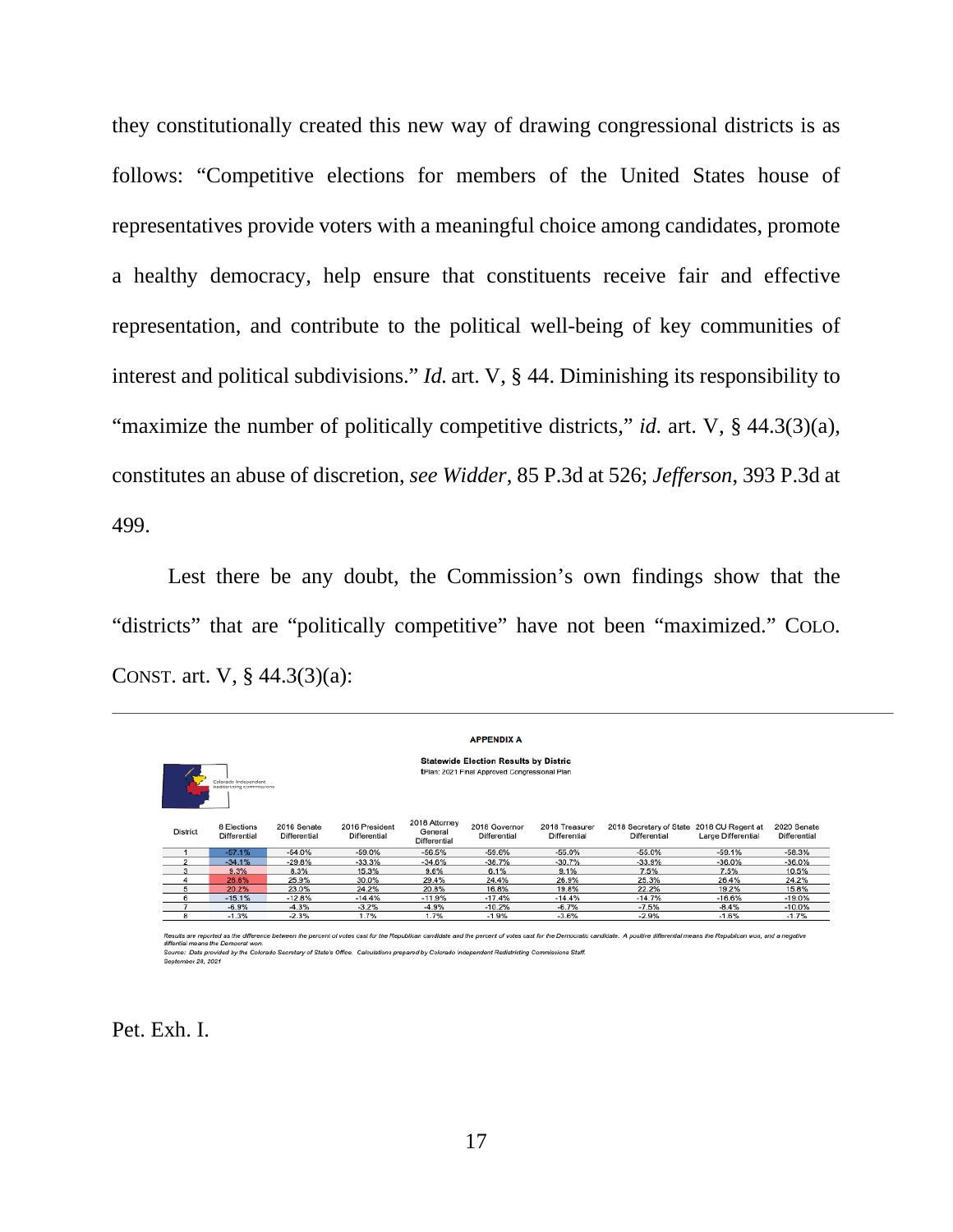True, the Commission created a tremendously competitive District 8. But the constitutional mandate was to "maximize the *number* of politically competitive districts" "to the extent possible." COLO. CONST. art. V, § 44.3(3)(a) (emphasis added). And the Commission missed its chance to do so when it failed to draw District 7 to be more competitive. It certainly could have; indeed, it appears that, had the Commission not sliced apart Jefferson County and instead included all Jefferson County residents in District 7, District 7's competitiveness would likely have increased. The First Proposed Staff Plan, for instance, created three districts within plus or minus six percentage points for either party while (as discussed above) keeping Jefferson County intact:

|                 |          |          |                                                                 |          | <b>Statewide Election Results by District</b> |                     |                                                   |                   |                  |
|-----------------|----------|----------|-----------------------------------------------------------------|----------|-----------------------------------------------|---------------------|---------------------------------------------------|-------------------|------------------|
| <b>District</b> |          |          | 8 Elections Diff 2016 Senate Diff 2016 President Diff AG18 Diff |          | 2018 Gov Diff                                 | 2018 Treasurer Diff | 2018 Secretary of State 2018 CU Regent at<br>Diff | <b>Large Diff</b> | 2020 Senate Diff |
|                 | $-57.0%$ | $-53.9%$ | $-59.0%$                                                        | $-56.4%$ | $-59.6%$                                      | $-54.9%$            | $-55.0%$                                          | $-59.1%$          | $-58.3%$         |
|                 | $-22.4%$ | $-19.0%$ | $-20.7%$                                                        | $-22.7%$ | $-26.6%$                                      | $-19.4%$            | $-22.8%$                                          | $-24.2%$          | $-23.7%$         |
|                 | 5.5%     | 4.9%     | 11.3%                                                           | 5.8%     | 2.2%                                          | 5.5%                | 3.9%                                              | 3.9%              | 6.7%             |
|                 | 15.6%    | 16.1%    | 18.3%                                                           | 17.9%    | 12.7%                                         | 16.0%               | 14.6%                                             | 15.1%             | 14.2%            |
|                 | 20.3%    | 23.1%    | 24.3%                                                           | 20.9%    | 16.9%                                         | 19.9%               | 22.3%                                             | 19.3%             | 15.9%            |
|                 | $-15.6%$ | $-13.2%$ | $-14.9%$                                                        | $-12.4%$ | $-17.8%$                                      | $-14.8%$            | $-15.3%$                                          | $-17.2%$          | $-19.4%$         |
|                 | $-5.2%$  | $-3.0%$  | $-1.4%$                                                         | $-3.0%$  | $-8.4%$                                       | $-5.1%$             | $-5.8%$                                           | $-6.7%$           | $-8.3%$          |
|                 | $-1.5%$  | $-2.3%$  | 1.4%                                                            | 1.6%     | $-2.1%$                                       | $-3.8%$             | $-2.9%$                                           | $-1.7%$           | $-1.9%$          |

Results are reported as the difference between the percent of votes cast for the Republican candidate and the percent of votes cast for the Democratic candidate. A positive differential means the Republican won, and a nega Source: Data provided by the Colorado Secretary of State's Office. Calculations prepared by Colorado Independent Redistricting Commissions Staff. September 3, 2021

Colorado Independent Redistricting Commissions, First Staff Plan—Congressional, *available at* https://redistricting.colorado.gov/content/staff-congressional-1. And the Shepherd Macklin Amendments to the Second Plan had two districts within five percentage points, including District 7: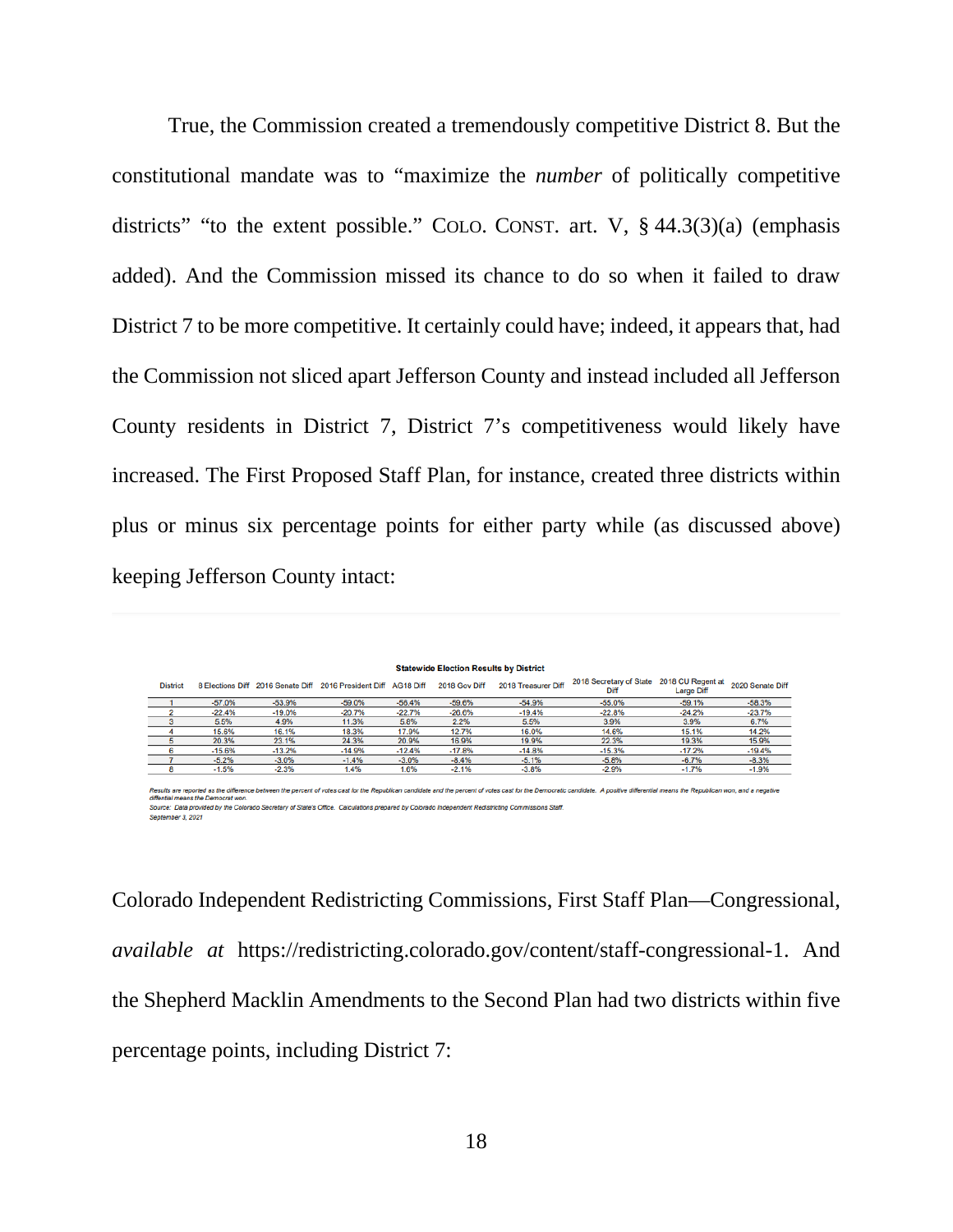| <b>District</b> |          | 8 Elections Diff 2016 Senate Diff 2016 President Diff AG18 Diff |          |          | 2018 Gov Diff | 2018 Treasurer Diff | 2018 Secretary of<br><b>State Diff</b> | 2018 CU Regent<br>at Large Diff | 2020 Senate Diff |
|-----------------|----------|-----------------------------------------------------------------|----------|----------|---------------|---------------------|----------------------------------------|---------------------------------|------------------|
|                 | $-57.1%$ | $-54.0%$                                                        | $-59.0%$ | $-56.5%$ | $-59.6%$      | $-55.0%$            | $-55.0%$                               | $-59.1%$                        | $-58.3%$         |
|                 | $-31.0%$ | $-26.8%$                                                        | $-29.6%$ | $-31.2%$ | $-35.7%$      | $-28.1%$            | $-30.9%$                               | $-32.9%$                        | $-32.7%$         |
|                 | 9.7%     | 8.7%                                                            | 15.8%    | 10.0%    | 6.6%          | 9.5%                | 7.9%                                   | 8.0%                            | 11.0%            |
|                 | 23.3%    | 23.0%                                                           | 26.5%    | 25.7%    | 21.3%         | 24.0%               | 22.0%                                  | 23.2%                           | 20.9%            |
|                 | 20.2%    | 23.0%                                                           | 24.2%    | 20.8%    | 16.8%         | 19.8%               | 22.2%                                  | 19.2%                           | 15.8%            |
|                 | $-15.3%$ | $-12.8%$                                                        | $-14.4%$ | $-12.0%$ | $-17.5%$      | $-14.5%$            | $-14.8%$                               | $-16.8%$                        | $-19.1%$         |
|                 | $-4.3%$  | $-2.0%$                                                         | $-0.8%$  | $-2.0%$  | $-7.5%$       | $-4.0%$             | $-4.9%$                                | $-5.7%$                         | $-7.4%$          |
|                 | $-4.4%$  | $-4.6%$                                                         | $-1.1%$  | $-1.6%$  | $-5.4%$       | $-6.7%$             | $-5.9%$                                | $-5.1%$                         | $-5.2%$          |

Results are reported as the difference between the per<br>a negative diffential means the Democrat won. ratic candidate. A positive differential means the Republican won, and Source: Data provided by the Colorado Secretary of State's Office. Calculations prepared by Colorado Independent Redistricting Commissions Staff. September 22, 2021

Reports—Staff Plan 2, Shepherd/Macklin Amendments, *available at* https ://coleg.app.box.com/s/k3ffz3lq3l7c7xqv8wm5lh4b6wfebh0x/file/863269231182.

The Commission was tasked with "maximiz[ing] the number of politically competitive districts" "to the extent possible." COLO.CONST. art. V, § 44.3(3)(a) But it first declined to decide how to interpret its data as indicating either a "competitive" or "non-competitive" district, and it then chose maps with less competitive districts than others available to it. The result—a map with one competitive district. For all these reasons, the Court should find that the Commission abused its discretion.

#### **CONCLUSION**

For the foregoing reasons, the Court should "determine[] that the submitted plan constitutes an abuse of discretion . . . in light of the record before the [C]ommission," and, accordingly, it should "return the plan to the [C]ommission." COLO. CONST. art. V, § 44.5(3).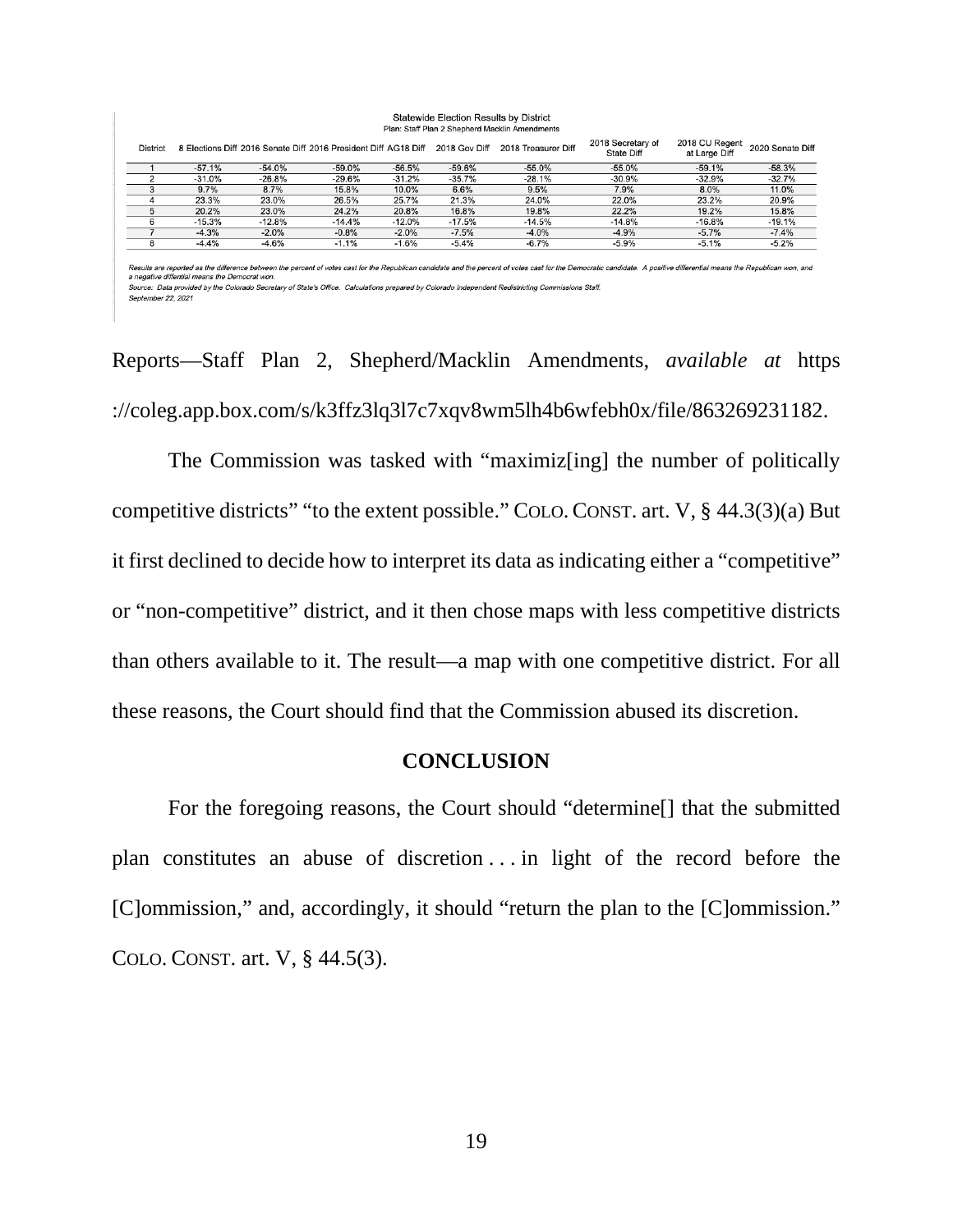By: /s/ *Richard A. Westfall* Richard A. Westfall, No. 15295 Westfall Law, LLC 5842 W. Marquette Dr Denver, Colorado 80235 *Attorneys for Jerry M. Natividad*